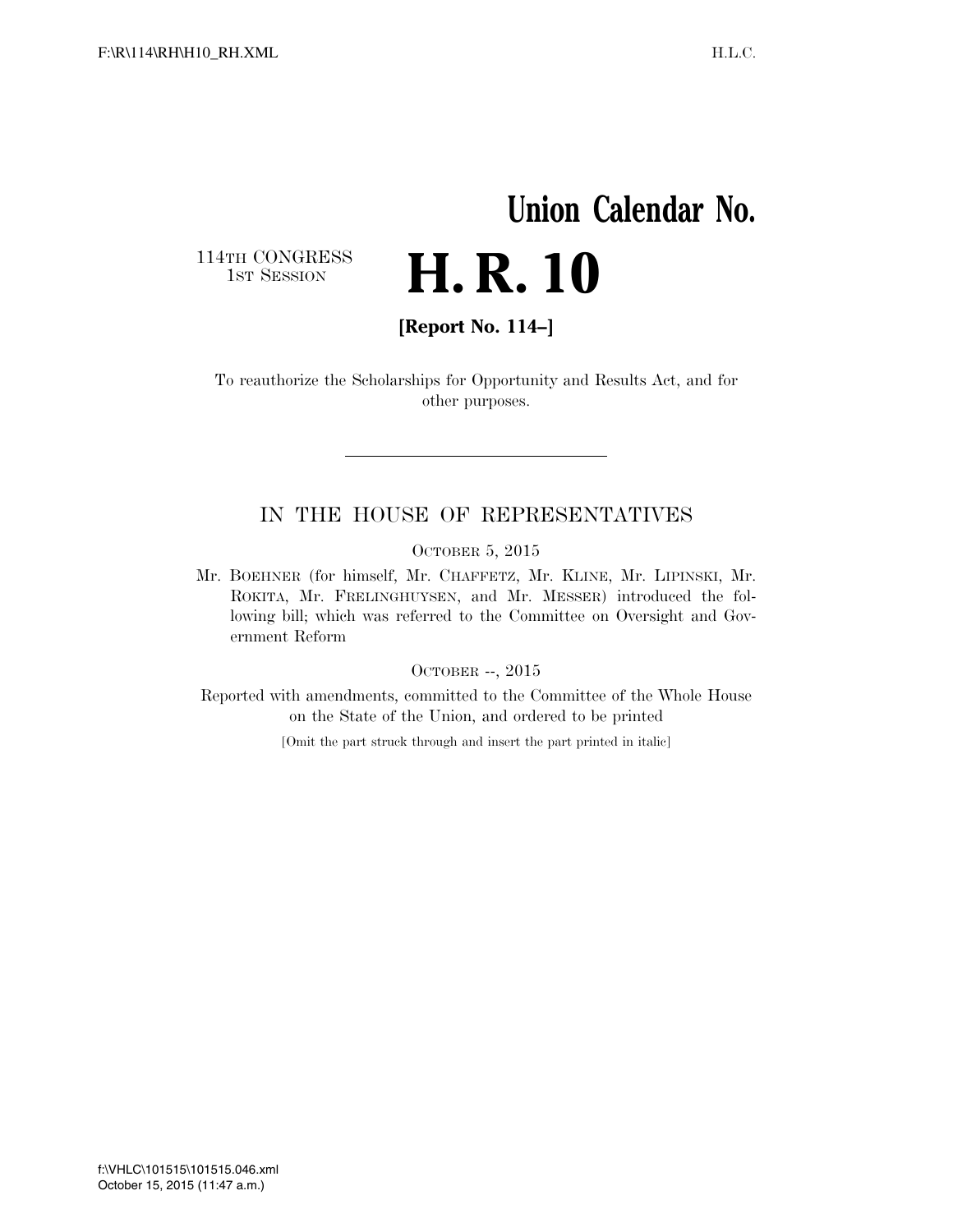## **A BILL**

To reauthorize the Scholarships for Opportunity and Results Act, and for other purposes.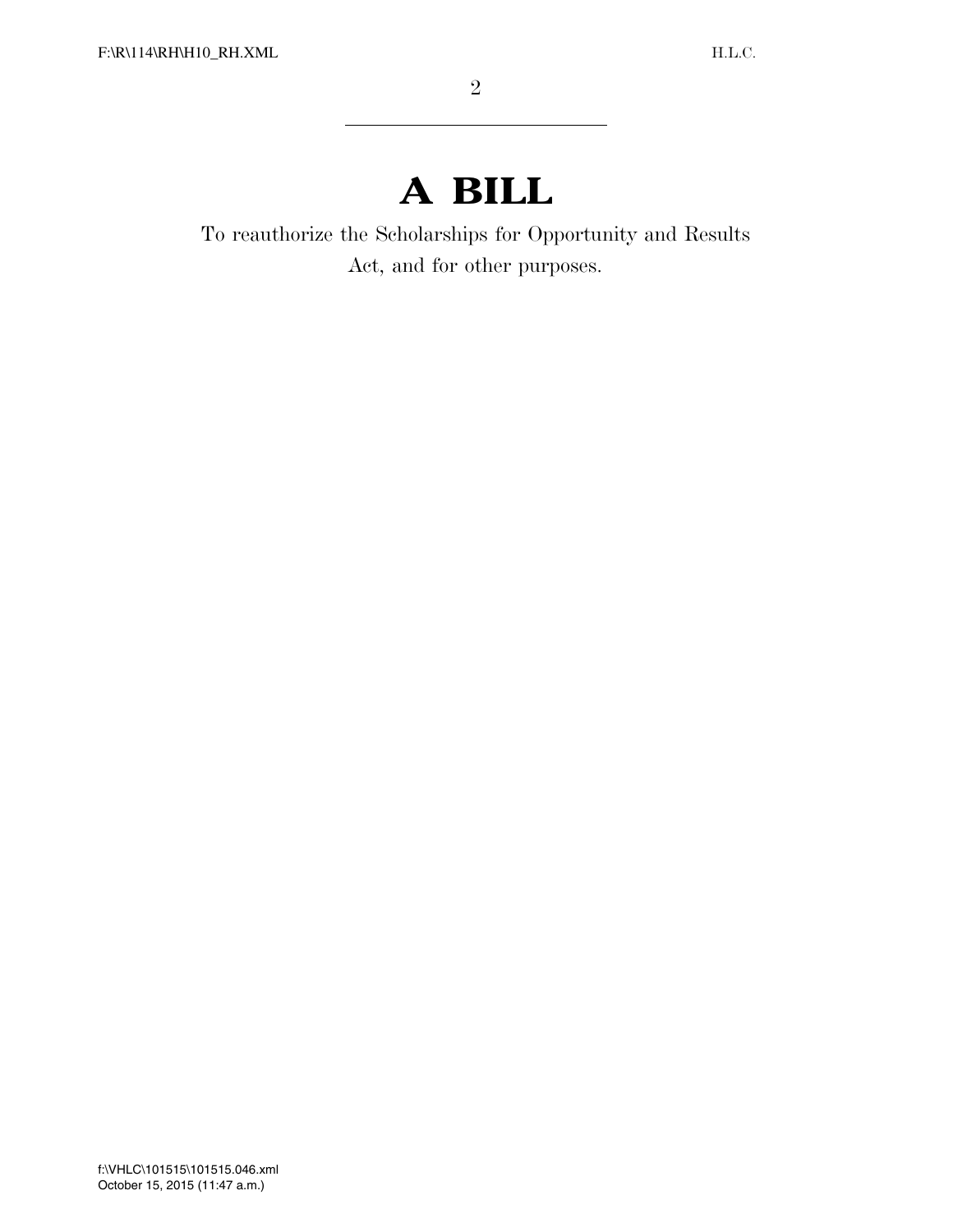*Be it enacted by the Senate and House of Representa-tives of the United States of America in Congress assembled,* 

#### **SECTION 1. SHORT TITLE; REFERENCES IN ACT.**

 (a) SHORT TITLE.—This Act may be cited as the ''Scholarships for Opportunity and Results Reauthoriza-tion Act'' or the ''SOAR Reauthorization Act''.

 (b) REFERENCES IN ACT.—Whenever in this Act an amendment is expressed in terms of an amendment to or repeal of a section or other provision, the reference shall be considered to be made to that section or other provision of the Scholarships for Opportunity and Results Act (divi- sion C of Public Law 112–10; sec. 38–1853.01 et seq., D.C. Official Code).

#### **SEC. 2. FINDINGS; PURPOSE.**

(a) FINDINGS.—Congress finds the following:

 (1) Parents are best equipped to make decisions for their children, including the educational setting that will best serve the interests and educational needs of their children.

 (2) In 1995, Congress passed the DC School Reform Act, which granted the District of Columbia the authority to create public charter schools and gave parents greater educational options for their children.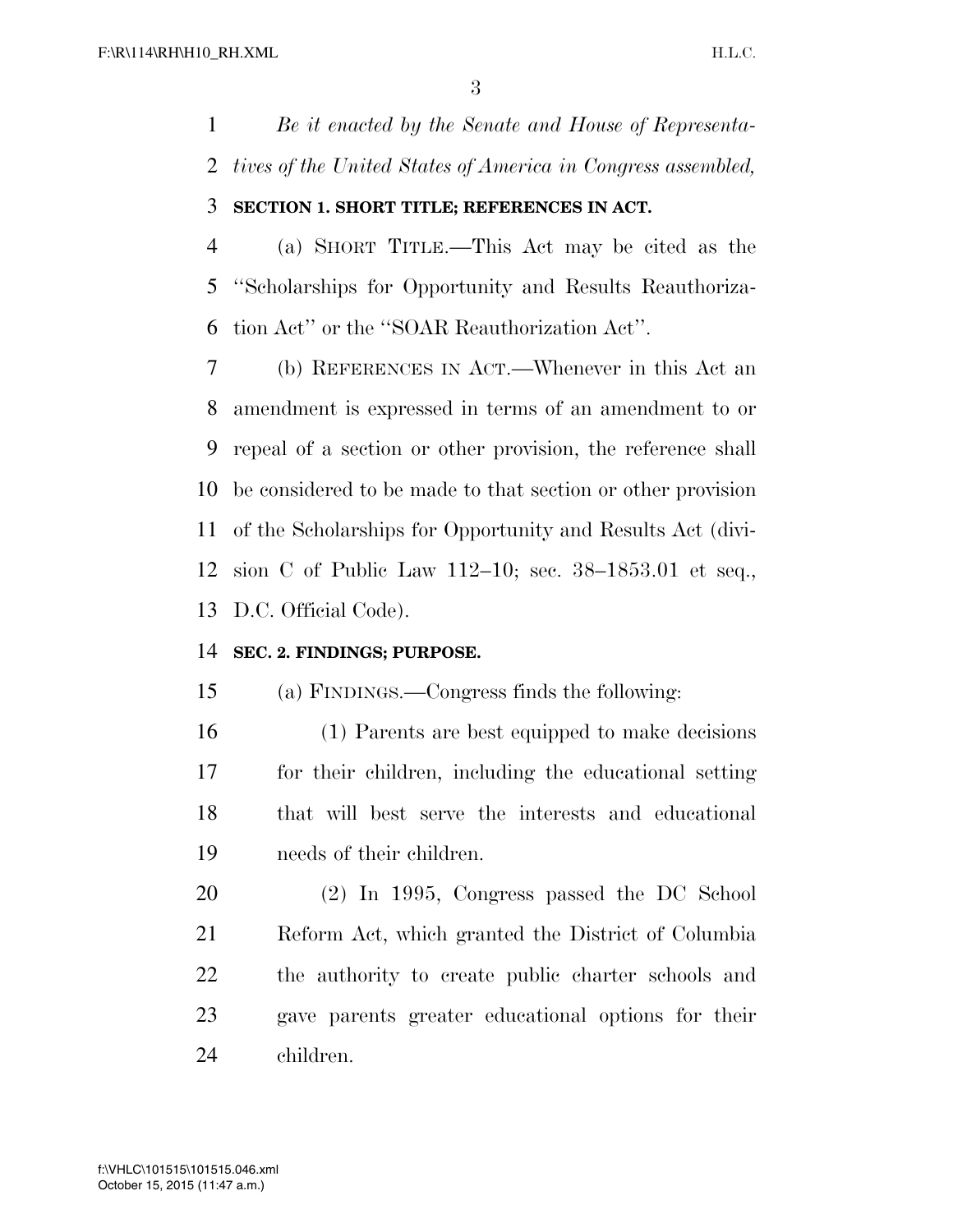(3) In 2003, in partnership with the Mayor of the District of Columbia, the chairman of the DC Council Education Committee, and community activ- ists, Congress passed the DC School Choice Incen- tive Act of 2003 (Public Law 108–199; 118 Stat. 126), to provide opportunity scholarships to parents of students in the District of Columbia to enable them to pursue a high-quality education at a private elementary or secondary school of their choice.

 (4) The DC Opportunity Scholarship Program (DC OSP) was part of a comprehensive three-part funding arrangement that provided additional funds for both the District of Columbia public schools and public charter schools of the District of Columbia. The intent behind the additional resources was to ensure both District of Columbia public and charter schools continued to improve.

 (5) In 2011, Congress enacted the three-part funding arrangement when it reauthorized the DC OSP and passed the Scholarships for Opportunity and Results (SOAR) Act (division C of Public Law 112–10) with bipartisan support.

 (6) While the National Center for Education Statistics indicates that per pupil expenditure for public schools in the District of Columbia is the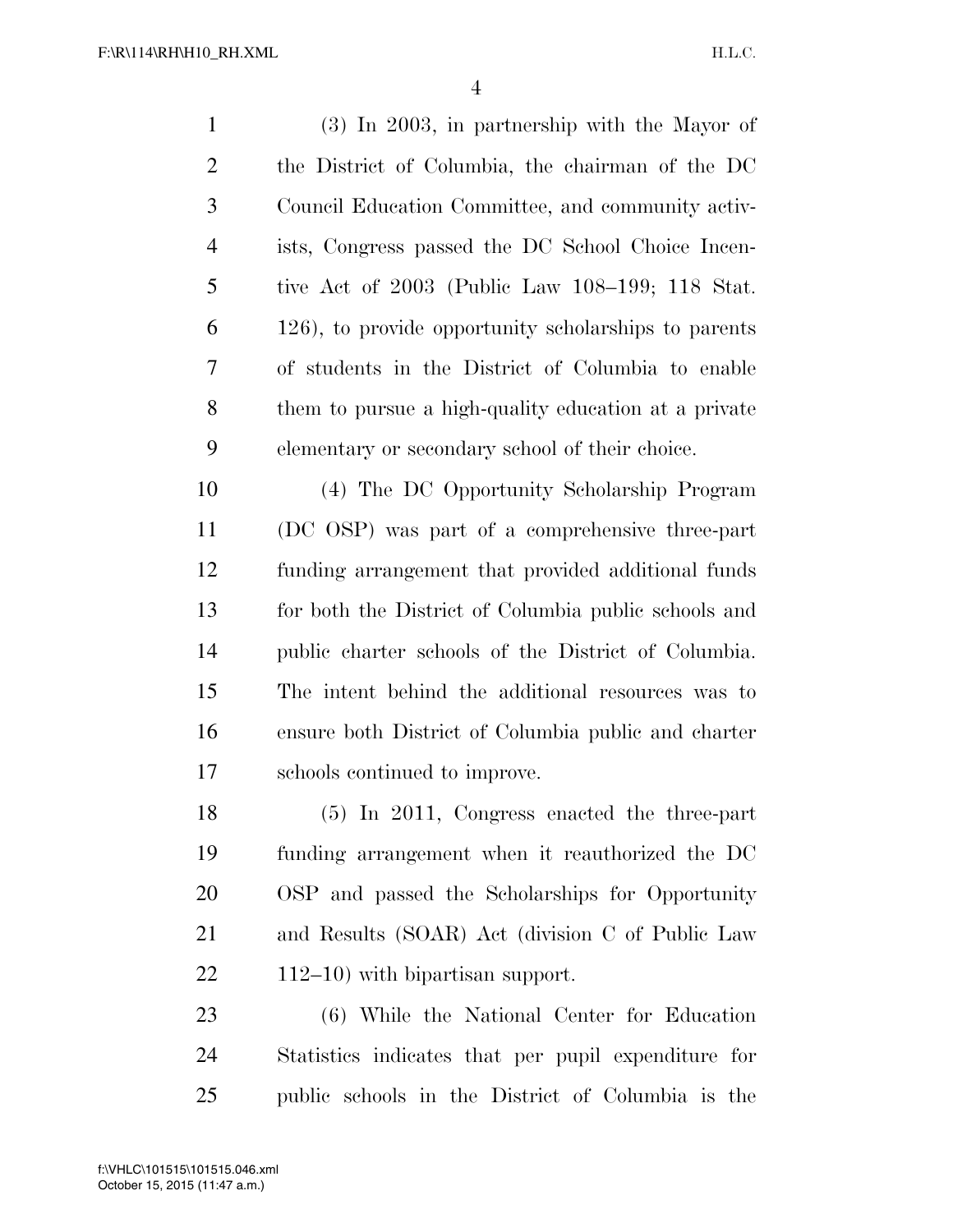highest in the United States, performance on the National Assessment of Educational Progress (NAEP) continues to be near the bottom of the country when examining scores in mathematics and reading for fourth and eighth grades. When Con- gress passed the DC School Choice Incentive Act of 2003, students in the District of Columbia ranked 52 out of 52 States (including the Department of Defense schools). Since that time, the District of Co- lumbia has made significant gains in mathematics and reading. However, students in the District of Columbia still rank in the bottom three States out of 52 States. According to the 2013 fourth grade math NAEP results, 34 percent of students are below basic, 38 percent are at basic, and 28 percent are at proficient or advanced. The 2013 fourth grade reading results found that 50 percent of fourth grade students in the District of Columbia are at or below basic, 27 percent are at basic, and 23 percent are proficient or advanced. (7) Since the inception of the DC OSP, there has been strong demand for the program by parents

74 percent of District of Columbia residents support

and the citizens of the District of Columbia. In fact,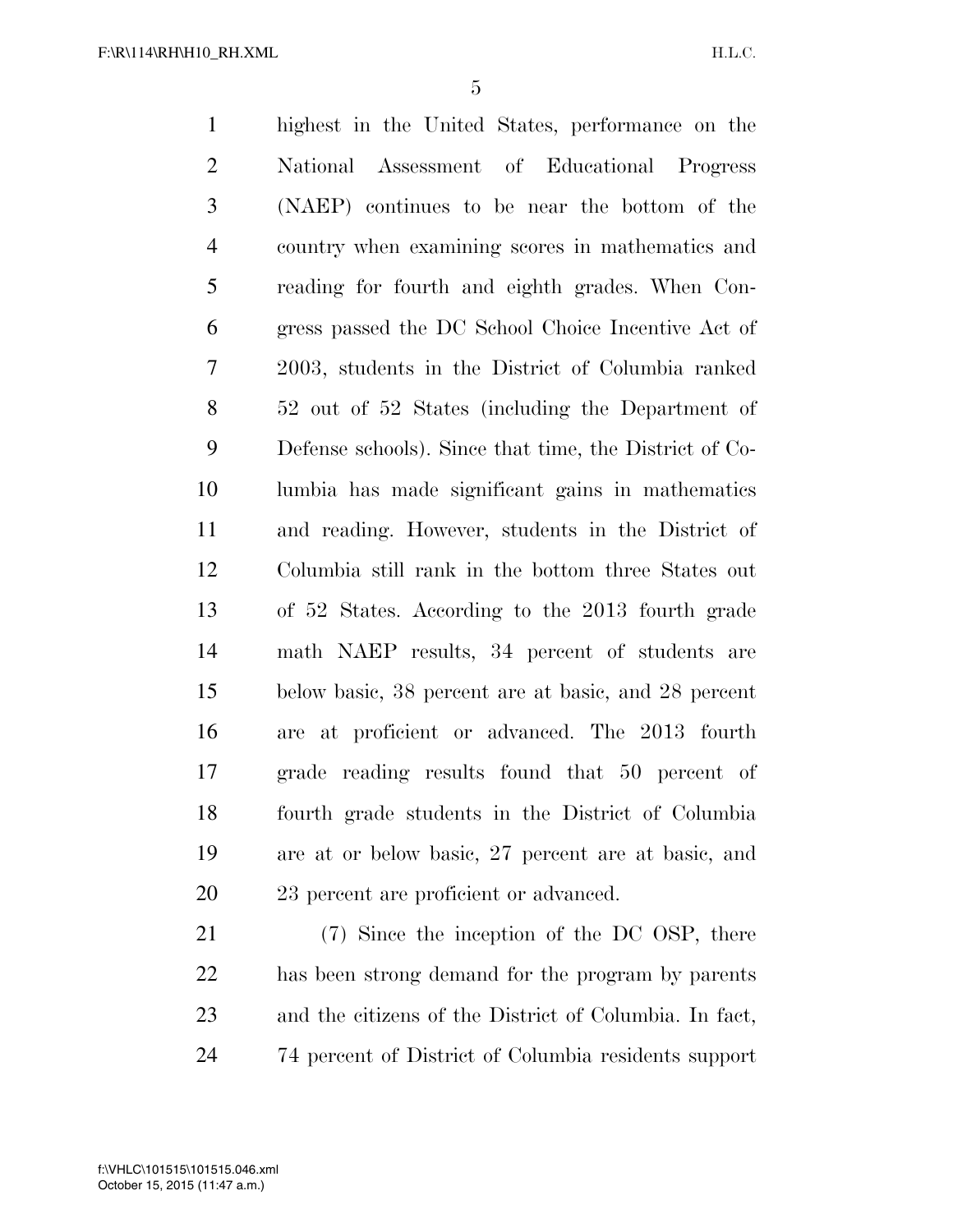- continuing the program (based on the Lester & As-sociates February 2011 Poll).
- (8) Since the program's inception, parental sat- isfaction has remained high. The program has also been found to result in significantly higher gradua- tion rates for those students who have received and used their opportunity scholarships.
- (9) The DC OSP offers low-income families in the District of Columbia important educational al- ternatives while public schools are improved. The program should continue to be reauthorized as part of a three-part comprehensive funding strategy for the District of Columbia school system providing equal funding for public schools, public charter schools, and opportunity scholarships for students to attend private schools.
- (b) PURPOSE.—It is the purpose of this Act to amend the Scholarships for Opportunity and Results Act to pro- vide low-income parents residing in the District of Colum- bia with expanded educational opportunities for enrolling their children in other schools in the District of Columbia, and provide resources to support educational reforms for District of Columbia Public Schools and District of Co-lumbia public charter schools.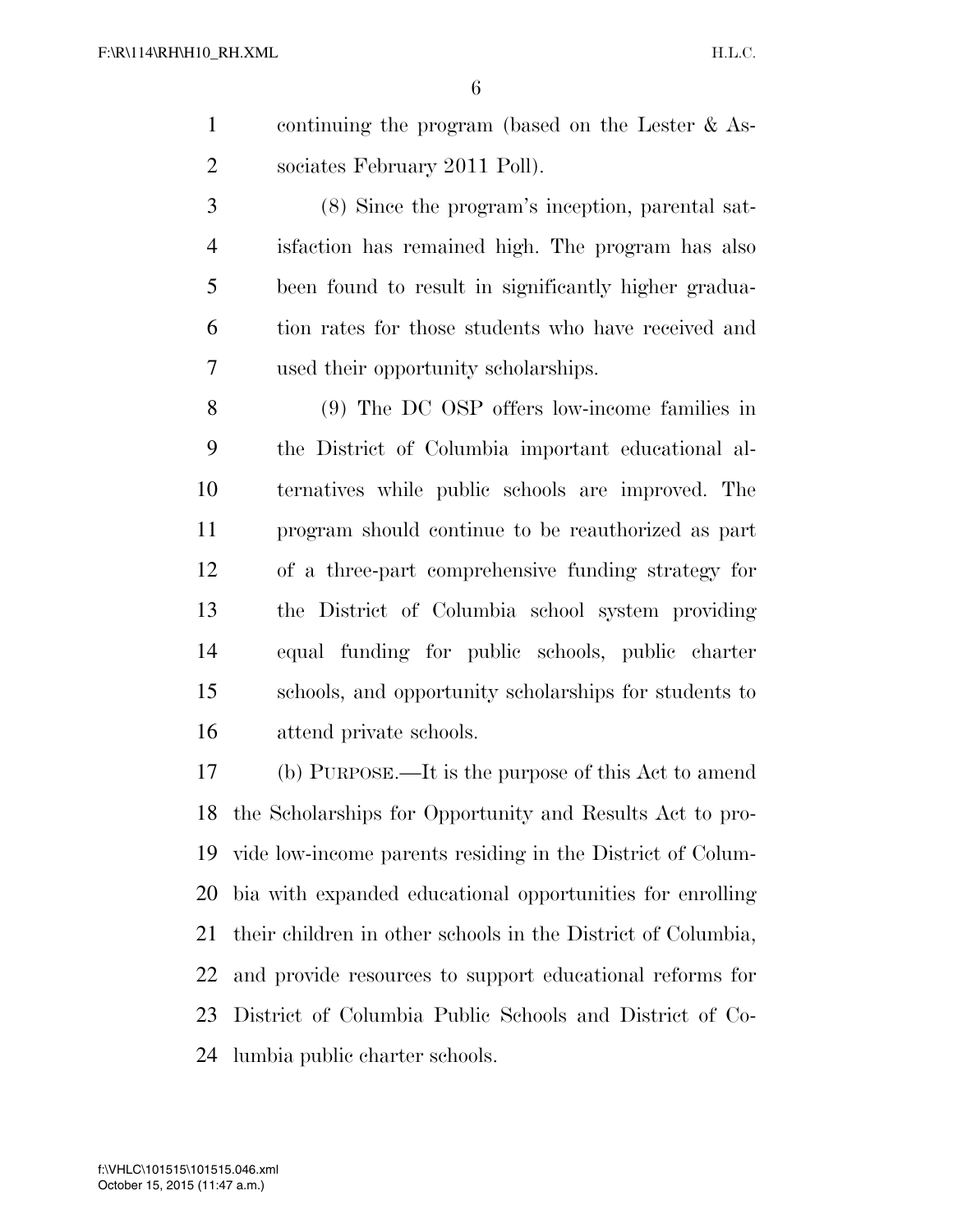|                | 7                                                       |
|----------------|---------------------------------------------------------|
| 1              | SEC. 3. PROHIBITING IMPOSITION OF LIMITS ON TYPES OF    |
| $\overline{2}$ | ELIGIBLE STUDENTS PARTICIPATING IN THE                  |
| 3              | PROGRAM.                                                |
| $\overline{4}$ | Section $3004(a)$ (sec. $38-1853.04(a)$ , D.C. Official |
| 5              | Code) is amended by adding at the end the following new |
| 6              | paragraph:                                              |
| 7              | "(3) PROHIBITING IMPOSITION OF LIMITS ON                |
| 8              | ELIGIBLE STUDENTS PARTICIPATING IN THE PRO-             |
| 9              | GRAM.-                                                  |
| 10             | "(A) IN GENERAL.—In carrying out the                    |
| 11             | program under this division, the Secretary may          |
| 12             | not limit the number of eligible students receiv-       |
| 13             | ing scholarships under section $3007(a)$ , and          |
| 14             | may not prevent otherwise eligible students             |
| 15             | from participating in the program under this            |
| 16             | Act, on any of the following grounds:                   |
| 17             | "(i) The type of school the student                     |
| 18             | previously attended.                                    |
| 19             | "(ii) Whether or not the student pre-                   |
| 20             | viously received a scholarship or partici-              |
| 21             | pated in the program.                                   |
| 22             | "(iii) Whether or not the student was                   |
| 23             | a member of the control group used by the               |
| 24             | Institute of Education Sciences to carry                |
| 25             | out previous evaluations of the program                 |
| 26             | under section 3009.                                     |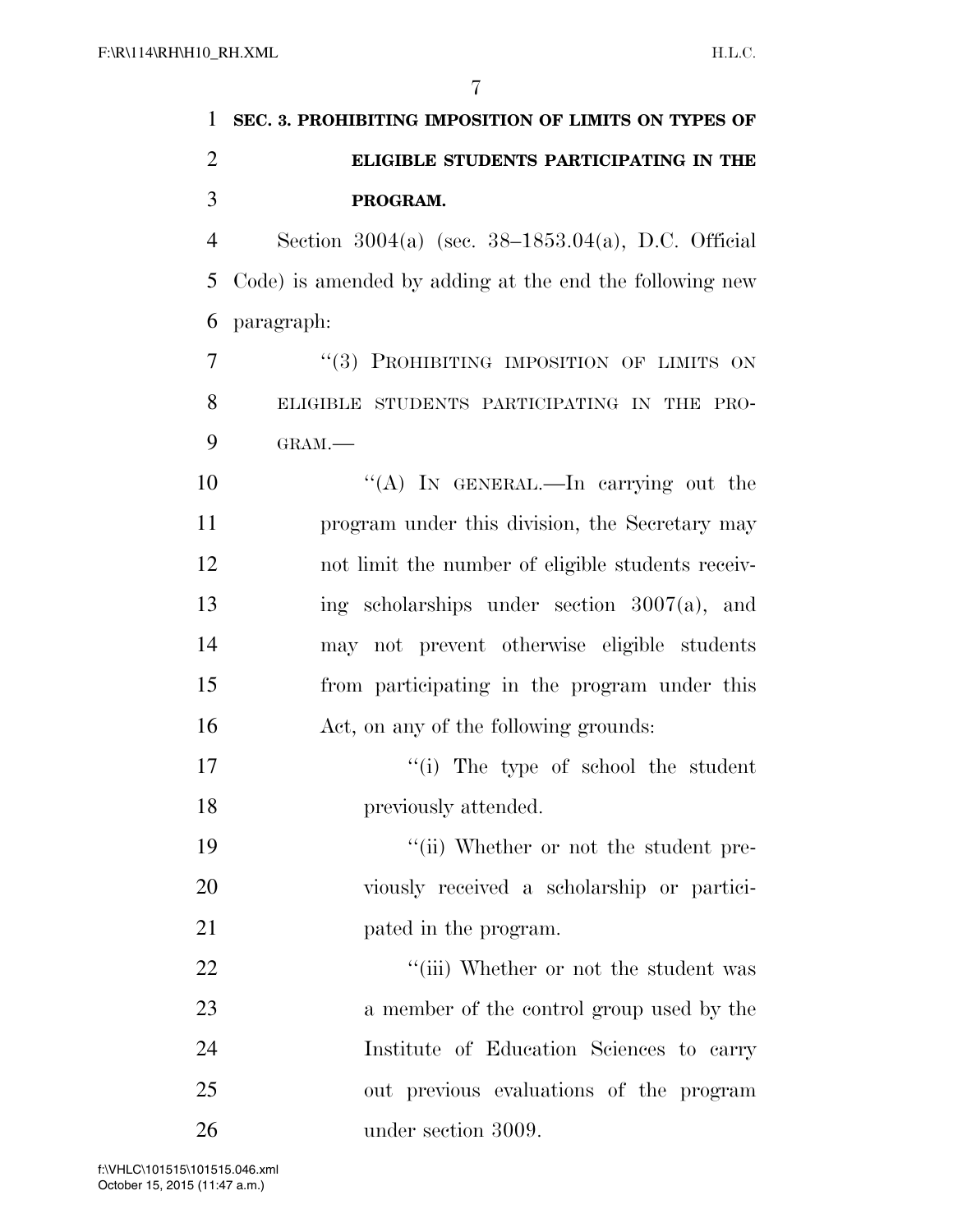| $\mathbf{1}$   | "(B) RULE OF CONSTRUCTION.—Nothing                       |
|----------------|----------------------------------------------------------|
| $\overline{2}$ | in subparagraph $(A)$ may be construed to waive          |
| 3              | the requirement under section $3005(b)(1)(B)$            |
| $\overline{4}$ | that the entity carrying out the program under           |
| 5              | this Act must carry out a random selection               |
| 6              | process which gives weight to the priorities de-         |
| 7              | scribed in section 3006 if more eligible students        |
| 8              | seek admission in the program than the pro-              |
| 9              | gram can accommodate.".                                  |
| 10             | SEC. 4. REQUIRING ELIGIBLE ENTITIES TO UTILIZE INTER-    |
| 11             | NAL FISCAL AND QUALITY CONTROLS.                         |
| 12             | Section $3005(b)(1)$ (sec. $38-1853.05(b)(1)$ , D.C. Of- |
| 13             | ficial Code) is amended—                                 |
| 14             | $(1)$ by striking "and" at the end of subpara-           |
| 15             | graph (K); and                                           |
| 16             | $(2)$ by adding at the end the following new sub-        |
| 17             | paragraph:                                               |
| 18             | $\lq\lq (M)$ how the entity will ensure that it uti-     |
| 19             | lizes internal fiscal and quality controls; and".        |
| 20             | SEC. 5. CLARIFICATION OF PRIORITIES FOR AWARDING         |
| 21             | <b>SCHOLARSHIPS TO DETERMINING ELIGIBLE</b>              |
| 22             |                                                          |
|                | <b>STUDENTS.</b>                                         |
| 23             | Section 3006(1) (sec. 38–1853.06(1), D.C. Official       |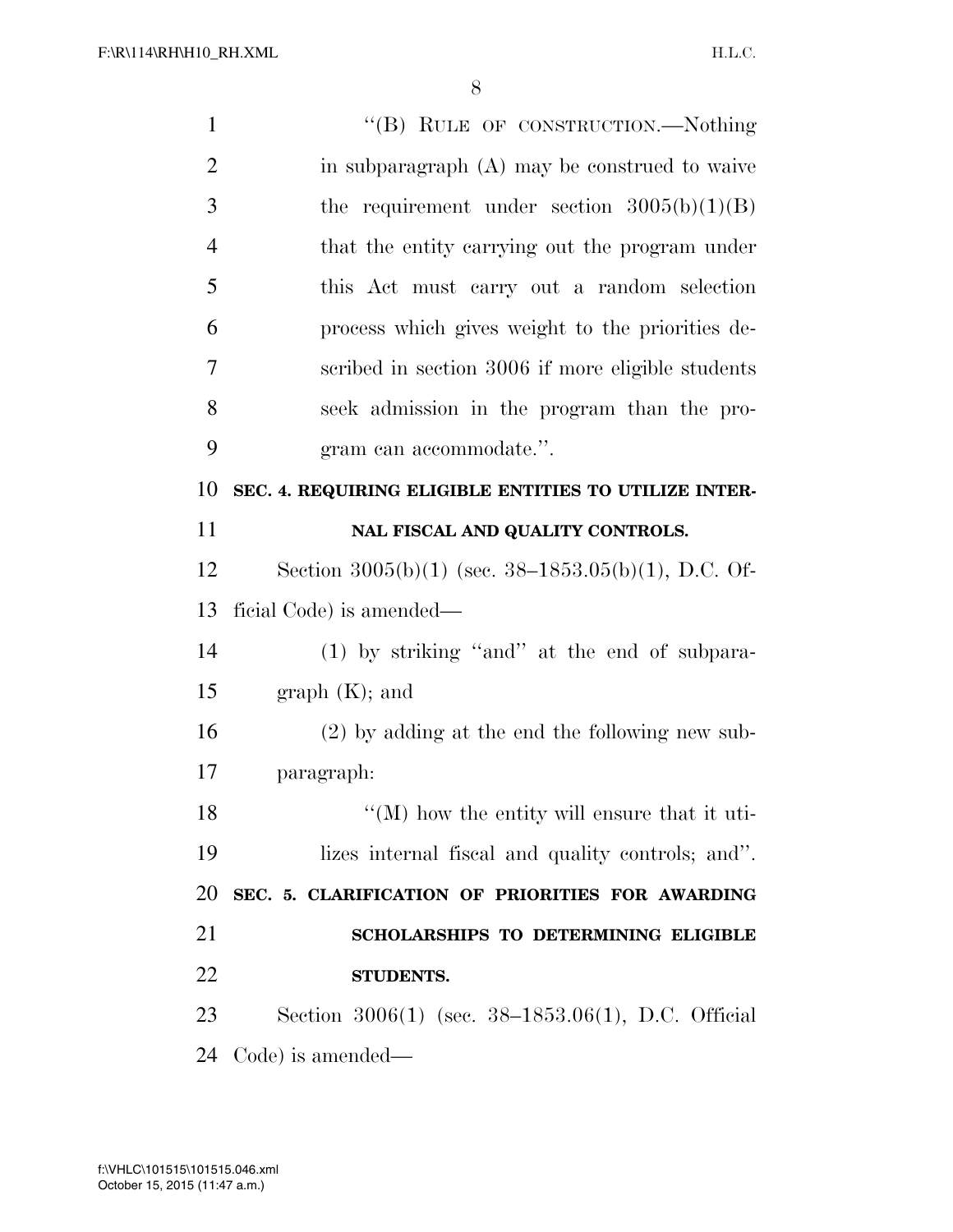| $\mathbf{1}$   | $(1)$ in subparagraph $(A)$ , by striking "identified"     |
|----------------|------------------------------------------------------------|
| $\overline{2}$ | for improvement, corrective action, or restructuring       |
| 3              | under section 1116 of the Elementary and Sec-              |
| $\overline{4}$ | ondary Education Act of 1965 (20 U.S.C. 6316)"             |
| 5              | and inserting "identified as a low-achieving school        |
| 6              | according to the Office of the State Superintendent        |
| 7              | of Education of the District of Columbia"; and             |
| 8              | $(2)$ in subparagraph $(C)$ , by striking the semi-        |
| 9              | colon at the end and inserting the following: ", or        |
| 10             | whether such students have, in the past, attended a        |
| 11             | private school;".                                          |
| 12             | SEC. 6. MODIFICATION OF REQUIREMENTS FOR PARTICI-          |
|                |                                                            |
| 13             | PATING SCHOOLS AND ELIGIBLE ENTITIES.                      |
| 14             | (a) CRIMINAL BACKGROUND CHECKS; COMPLIANCE                 |
| 15             | WITH REPORTING REQUIREMENTS. Section $3007(a)(4)$          |
| 16             | (sec. $38-1853.07(a)(4)$ , D.C. Official Code) is amended— |
| 17             | (1) by striking "and" at the end of subpara-               |
| 18             | graph(E);                                                  |
| 19             | $(2)$ by striking the period at the end of sub-            |
| 20             | paragraph $(F)$ and inserting a semicolon; and             |
| 21             | (3) by adding at the end the following new sub-            |
| 22             | paragraphs:                                                |
| 23             | "(G) conducts criminal background checks                   |
| 24             | on school employees who have direct and unsu-              |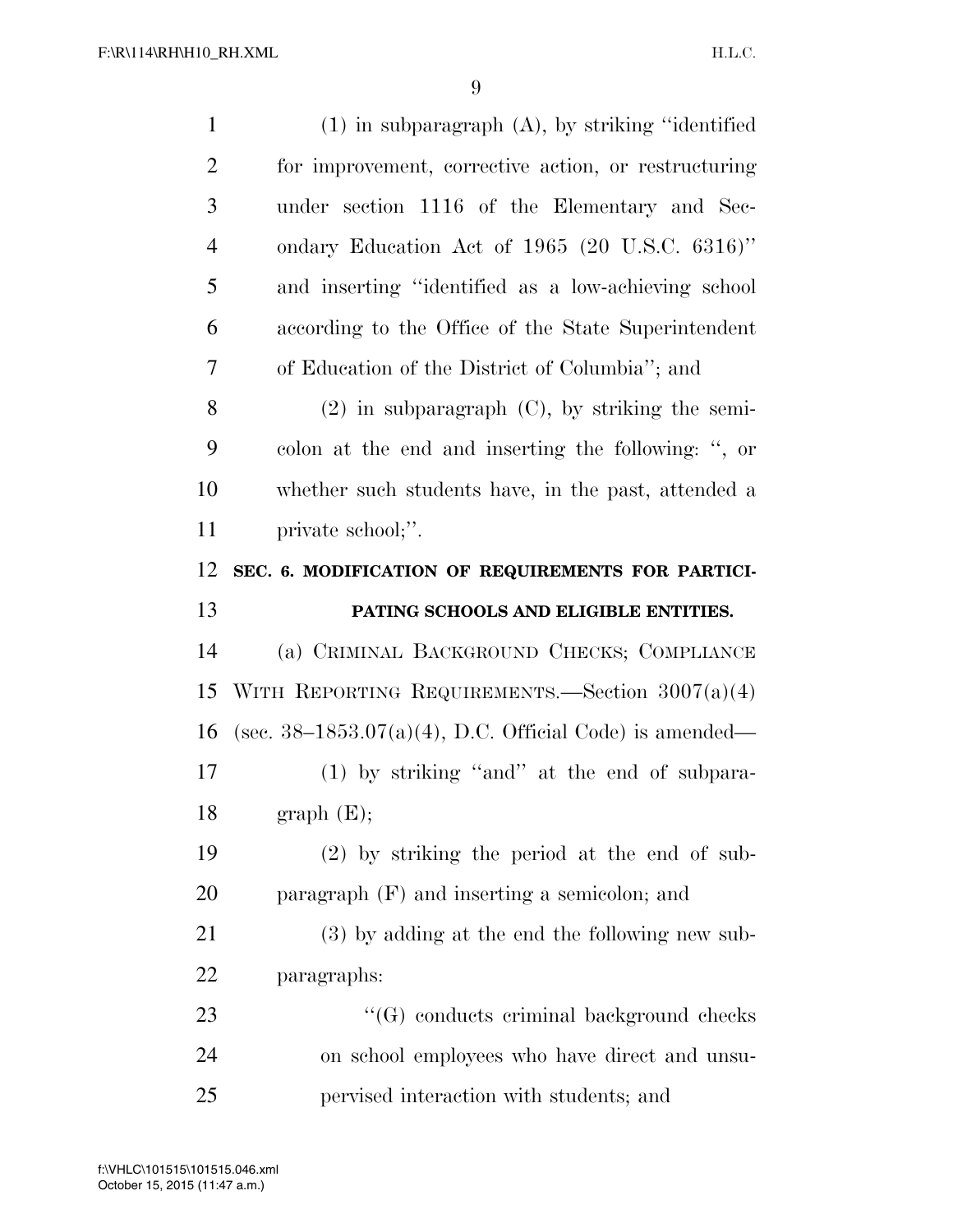| $\mathbf{1}$   | "(H) complies with all requests for data                        |
|----------------|-----------------------------------------------------------------|
| $\overline{2}$ | and information regarding the reporting re-                     |
| 3              | quirements described in section 3010.".                         |
| $\overline{4}$ | (b) ACCREDITATION.—Section $3007(a)$ (sec. 38–                  |
| 5              | $1853.07(a)$ , D.C. Official Code) is amended—                  |
| 6              | $(1)$ in paragraph $(1)$ , by striking "paragraphs"             |
| 7              | $(2)$ and $(3)$ " and inserting "paragraphs $(2)$ , $(3)$ , and |
| 8              | $(5)$ "; and                                                    |
| 9              | $(2)$ by adding at the end the following new                    |
| 10             | paragraph:                                                      |
| 11             | $\cdot$ (5) ACCREDITATION REQUIREMENTS.—                        |
| 12             | "(A) IN GENERAL.—None of the funds                              |
| 13             | provided under this division for opportunity                    |
| 14             | scholarships may be used by an eligible student                 |
| 15             | to enroll in a participating private school unless              |
| 16             | one of the following applies:                                   |
| 17             | "(i) In the case of a school that, as of                        |
| 18             | the date of enactment of the SOAR Reau-                         |
| 19             | thorization Act, is a participating school,                     |
| 20             | the school is provisionally or fully accred-                    |
| 21             | ited by an accrediting body described in                        |
| 22             | subparagraphs $(A)$ through $(G)$ of section                    |
| 23             | $2202(16)$ of the District of Columbia                          |
| 24             | School Reform Act of 1995 (sec. 38–                             |
| 25             | $1802.02(16)(A-G)$ , D.C. Official Code), or                    |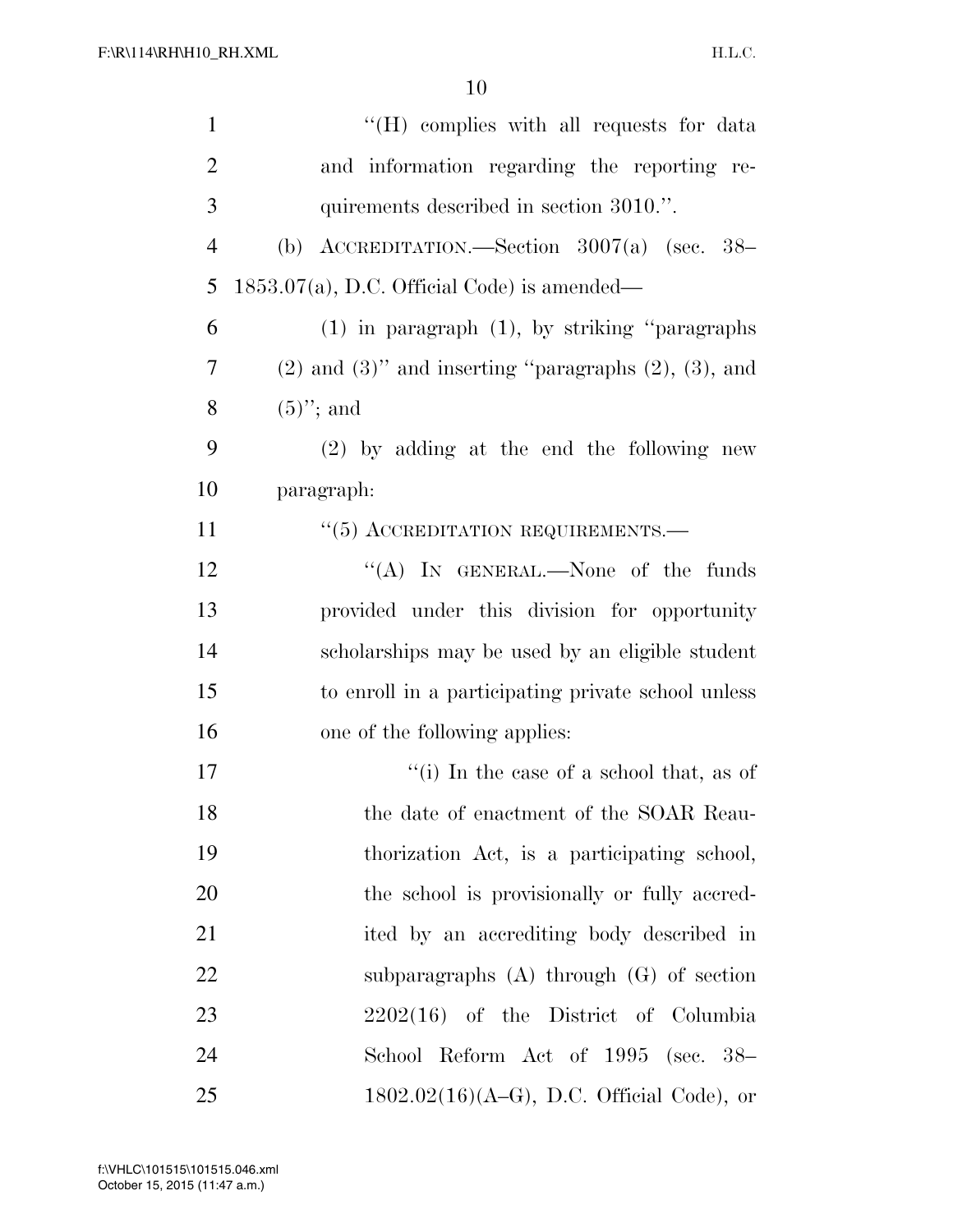| $\mathbf{1}$   | by any other accrediting body determined    |
|----------------|---------------------------------------------|
| $\overline{2}$ | appropriate by the District of Columbia     |
| 3              | Office of the State Superintendent for      |
| $\overline{4}$ | Schools for the purposes of accrediting an  |
| 5              | elementary or secondary school.             |
| 6              | "(ii) In the case of a school that, as      |
| 7              | of the day before the date of enactment of  |
| $8\,$          | the SOAR Reauthorization Act, is a par-     |
| 9              | ticipating school but does not meet the re- |
| 10             | quirements of clause (i)—                   |
| 11             | $\lq(1)$ not later than 1 year after        |
| 12             | the date of enactment of such Act, the      |
| 13             | school is pursuing full accreditation       |
| 14             | by an accrediting body described in         |
| 15             | clause (i); and                             |
| 16             | "(II) not later than $5$ years after        |
| 17             | the date of enactment of such Act, the      |
| 18             | school meets the requirements of            |
| 19             | clause (i), except that an eligible enti-   |
| 20             | ty may extend this deadline for a sin-      |
| 21             | gle 1-year period if the school provides    |
| 22             | the eligible entity with evidence from      |
| 23             | such an accrediting body that the           |
| 24             | school's application for accreditation      |
| 25             | is in process and that the school will      |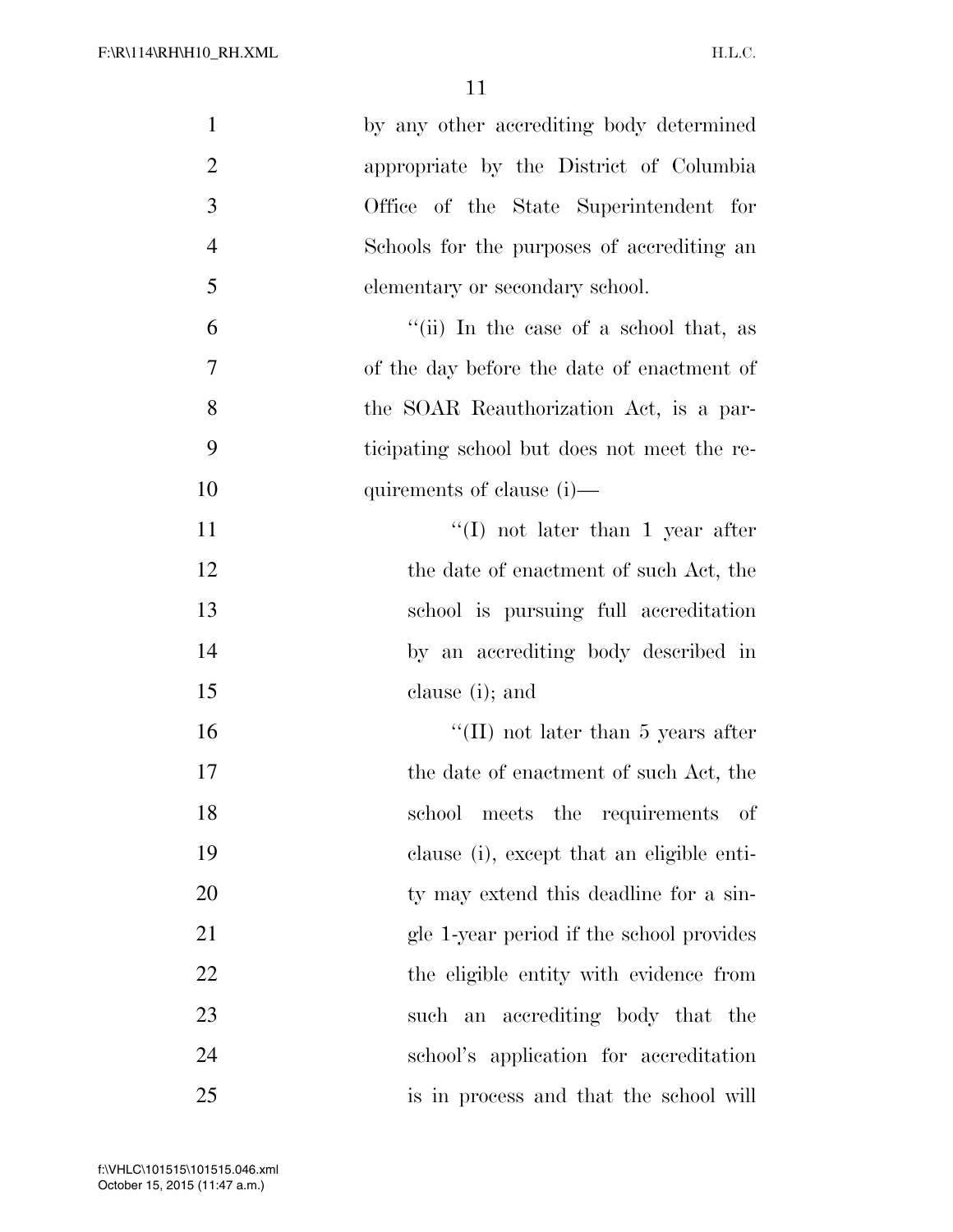| $\mathbf{1}$   | be awarded accreditation before the                  |
|----------------|------------------------------------------------------|
| $\overline{2}$ | end of such period.                                  |
| 3              | $\frac{4}{10}$ iii) In the case of a school that, as |
| $\overline{4}$ | of the date of enactment of the SOAR Re-             |
| 5              | authorization Act, is not a participating            |
| 6              | school, the school meets the requirements            |
| 7              | of clause $(i)$ or, if it does not meet the re-      |
| 8              | $quirements of clause (i)$ –                         |
| 9              | $\frac{H}{H}$ the school is actively pur-            |
| 10             | suing full accreditation by an accred-               |
| 11             | iting body described in clause (i); and              |
| 12             | $\frac{H}{H}$ the school meets all of the            |
| 13             | other requirements for participating                 |
| 14             | schools under this Act.                              |
| 15             | "(iii) In the case of a school that, as              |
| 16             | of the date of enactment of the SOAR Reau-           |
| 17             | thorization Act, is not a participating              |
| 18             | school, the school meets the requirements of         |
| 19             | clause $(i)$ or, if it does not meet the require-    |
| 20             | ments of clause $(i)$ —                              |
| 21             | $\lq (I)$ at the time the school notifies            |
| 22             | an eligible entity that it seeks to be a             |
| 23             | participating school, the school is ac-              |
| 24             | tively pursuing full accreditation by                |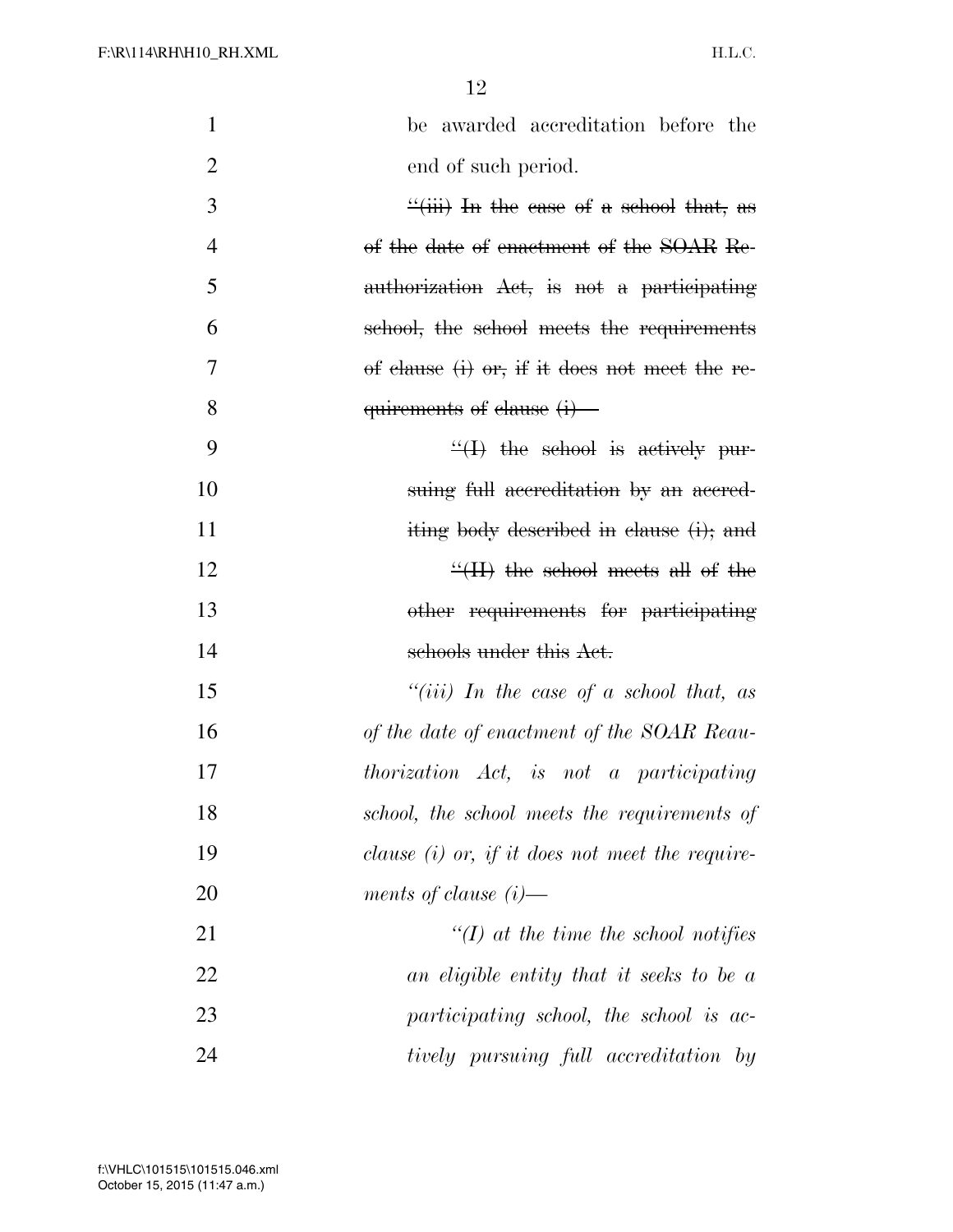| $\mathbf{1}$     | an accrediting body described in clause           |
|------------------|---------------------------------------------------|
| $\mathbf{2}$     | (i);                                              |
| 3                | "(II) not later than 5 years after                |
| $\overline{4}$   | the school notifies an eligible entity            |
| 5                | that it seeks to be a participating               |
| 6                | school, the school meets the require-             |
| $\boldsymbol{7}$ | ments of clause (i), except that an eli-          |
| 8                | gible entity may extend this deadline             |
| 9                | for a single 1-year period if the school          |
| 10               | provides the eligible entity with evi-            |
| 11               | dence from such an accrediting body               |
| 12               | that the school's application for accred-         |
| 13               | <i>itation is in</i> process and that the         |
| 14               | school will be awarded accreditation              |
| 15               | before the end of such period; and                |
| 16               | "(III) the school meets all of the                |
| 17               | other requirements for participating              |
| 18               | schools under this Act.                           |
| 19               | "(B) REPORTS TO ELIGIBLE ENTITY.— $Not$           |
| 20               | later than 5 years after the date of enactment    |
| 21               | of the SOAR Reauthorization Act, each partici-    |
| 22               | pating school shall submit to the eligible entity |
| 23               | a certification that the school has been fully or |
| 24               | provisionally accredited in accordance with sub-  |
| 25               | paragraph $(A)$ , or has been granted an exten-   |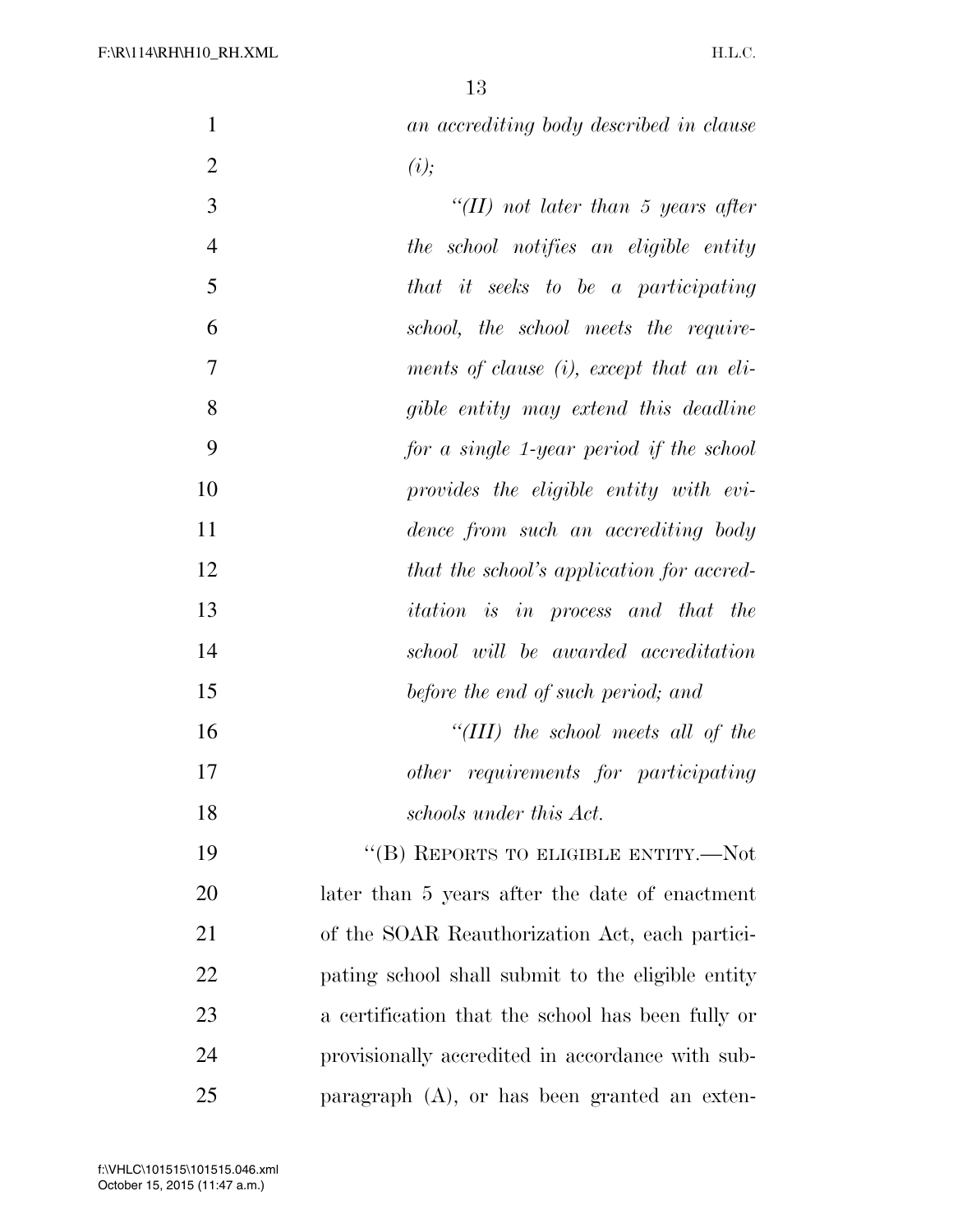| $\mathbf{1}$   | sion by the eligible entity in accordance with           |
|----------------|----------------------------------------------------------|
| $\overline{2}$ | subparagraph $(A)(ii)(II)$ .                             |
| 3              | "(C) ASSISTING STUDENTS IN ENROLLING                     |
| $\overline{4}$ | IN OTHER SCHOOLS.—If a participating school              |
| 5              | fails to meet the requirements of subparagraph           |
| 6              | $(A)$ , the eligible entity shall assist the parents     |
| 7              | of the eligible students who attend the school in        |
| 8              | identifying, applying to, and enrolling in an-           |
| 9              | other participating school under this Act.".             |
| 10             | (c) USE OF FUNDS FOR ADMINISTRATIVE EXPENSES             |
| 11             | AND PARENTAL ASSISTANCE.-Section 3007 (sec. 38-          |
| 12             | 1853.07, D.C. Official Code) is amended—                 |
| 13             | $(1)$ by striking subsections (b) and (c) and in-        |
| 14             | serting the following:                                   |
| 15             | "(b) ADMINISTRATIVE EXPENSES AND PARENTAL                |
| 16             | ASSISTANCE.—The Secretary shall make \$2,000,000 of      |
| 17             | the amount provided under the grant each year available  |
|                | 18 to an eligible entity receiving a grant under section |
| 19             | $3004(a)$ to cover the following expenses:               |
| 20             | $\lq(1)$ The administrative expenses of carrying         |
| 21             | out its program under this Act during the year, in-      |
| 22             | $cluding$ —                                              |
| 23             | $\lq\lq$ determining the eligibility of students         |
| 24             | to participate;                                          |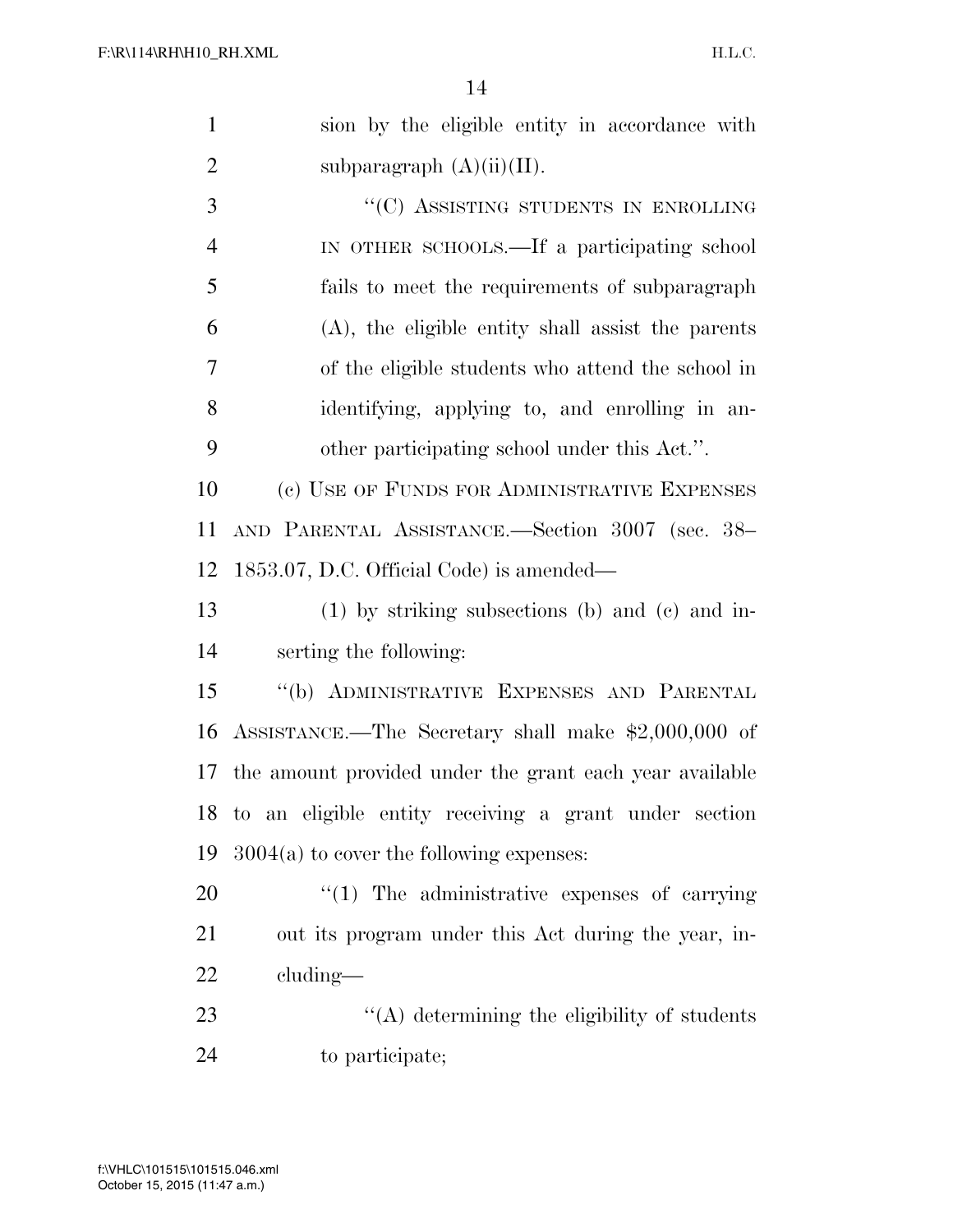| $\mathbf{1}$   | "(B) selecting the eligible students to re-        |
|----------------|----------------------------------------------------|
| $\overline{2}$ | ceive scholarships;                                |
| 3              | "(C) determining the amount of the schol-          |
| $\overline{4}$ | arships and issuing the scholarships to eligible   |
| 5              | students;                                          |
| 6              | $\lq\lq$ compiling and maintaining financial       |
| 7              | and programmatic records; and                      |
| 8              | $\lq\lq(E)$ conducting site visits as described in |
| 9              | section $3005(b)(1)(l)$ .                          |
| 10             | $\lq(2)$ The expenses of educating parents about   |
| 11             | the entity's program under this Act, and assisting |
| 12             | parents through the application process under this |
| 13             | Act, including—                                    |
| 14             | $\lq\lq$ providing information about the pro-      |
| 15             | gram and the participating schools to parents      |
| 16             | of eligible students;                              |
| 17             | $\lq\lq$ (B) providing funds to assist parents of  |
| 18             | students in meeting expenses that might other-     |
| 19             | wise preclude the participation of eligible stu-   |
| 20             | dents in the program; and                          |
| 21             | "(C) streamlining the application process          |
| 22             | for parents."; and                                 |
| 23             | $(2)$ by redesignating subsection $(d)$ as sub-    |
| 24             | section $(c)$ .                                    |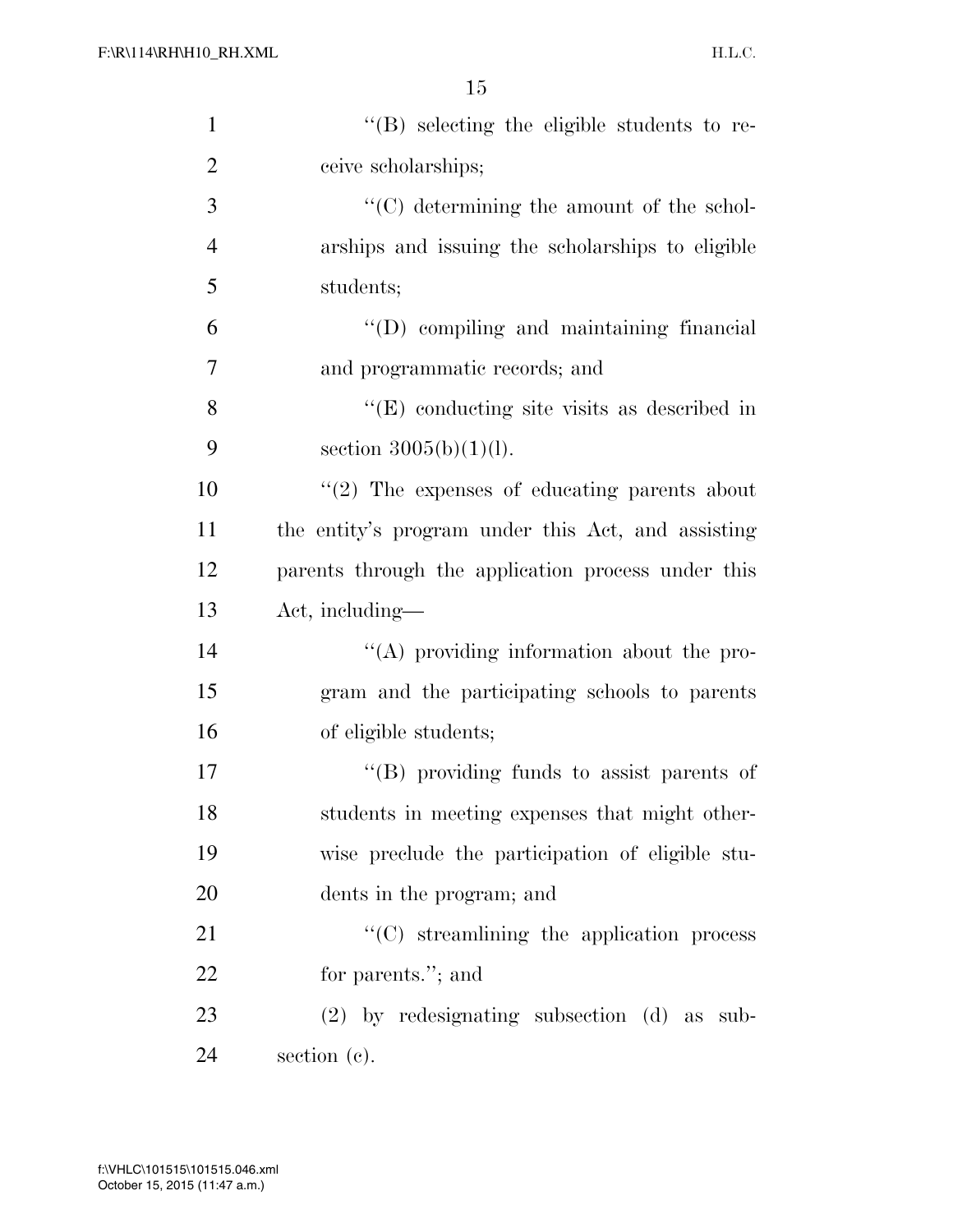F:\R\114\RH\H10\_RH.XML

 (d) CLARIFICATION OF USE OF FUNDS FOR STU- DENT ACADEMIC ASSISTANCE.—Section 3007(c) (sec. 38– 1853.07(c), D.C. Official Code), as redesignated by sub- section (c)(2), is amended by striking ''identified for im- provement, corrective action, or restructuring under sec- tion 1116 of the Elementary and Secondary Education Act of 1965 (20 U.S.C. 6316)'' and inserting ''identified as a low-achieving school according to the Office of the State Superintendent of Education of the District of Co-lumbia''.

 (e) PERMITTING USE OF FUNDS REMAINING UNOB- LIGATED FROM PREVIOUS FISCAL YEARS.—Section 3007 (sec. 38–1853.07, D.C. Official Code), as amended by this section, is amended by adding at the end the following new subsection:

16 "(d) PERMITTING USE OF FUNDS REMAINING UN- OBLIGATED FROM PREVIOUS FISCAL YEARS.—To the ex- tent that any funds appropriated for the opportunity scholarship program under this Act for a fiscal year re- main unobligated at the end of the fiscal year, the Sec- retary shall make such funds available during subsequent fiscal years for scholarships for eligible students, except that an eligible entity may use not more than 5 percent of the funds for administrative expenses, parental assist-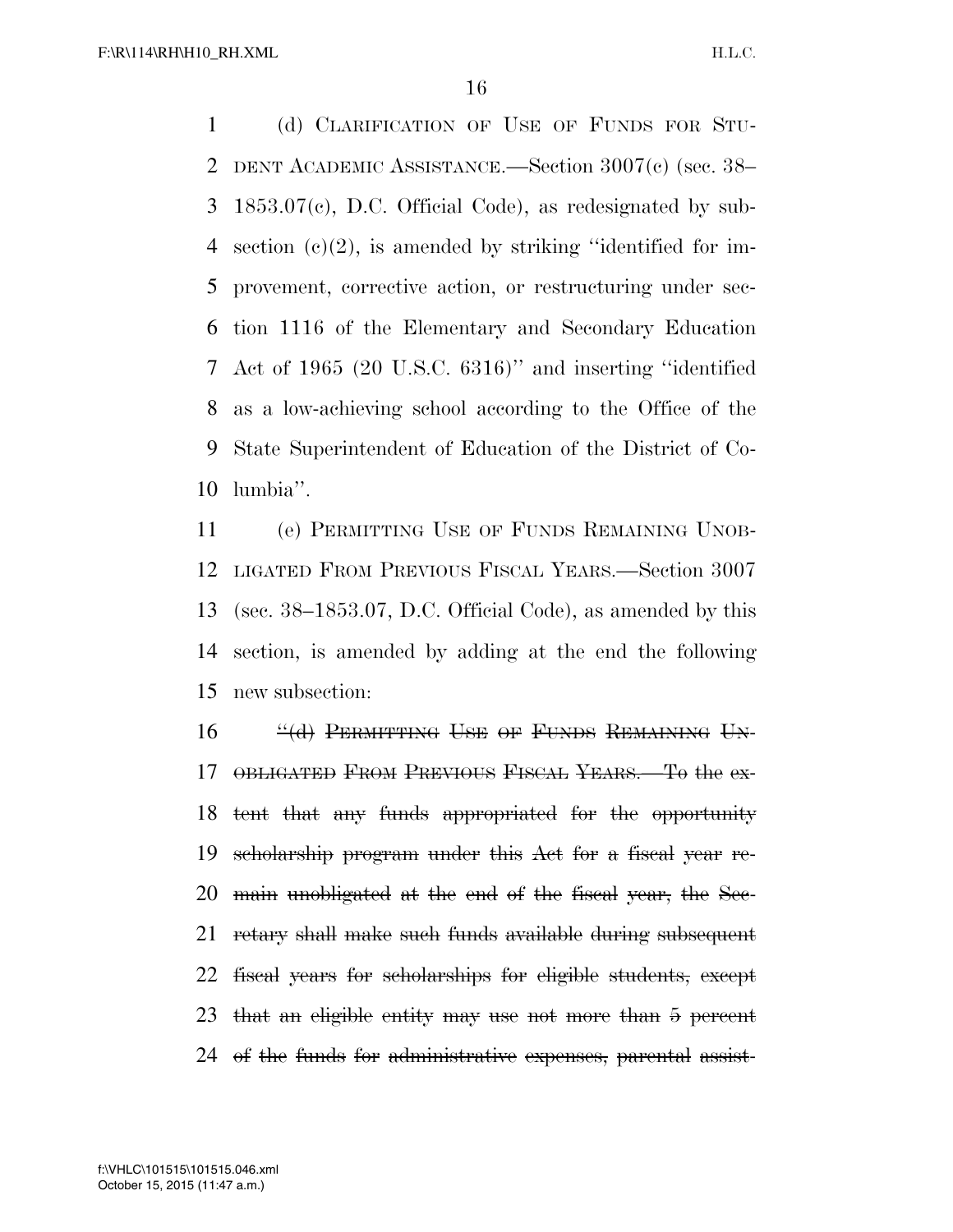ance, and tutoring, in addition to the amounts appro- priated for such purposes under section 3007(b) and (c). *''(d) PERMITTING USE OF FUNDS REMAINING UNOBLI- GATED FROM PREVIOUS FISCAL YEARS.—To the extent that any funds appropriated for the opportunity scholarship program under this Act for any fiscal year (including a fiscal year occurring prior to the enactment of this sub- section) remain unobligated at the end of the fiscal year, the Secretary shall make such funds available during the next fiscal year and (if still unobligated as of the end of that fiscal year) any subsequent fiscal year for scholarships for eligible students, except that an eligible entity may use not more than 5 percent of the funds for administrative ex- penses, parental assistance, and tutoring, in addition to the amounts appropriated for such purposes under section 3007(b) and (c).''.* 

#### **SEC. 7. PROGRAM EVALUATION.**

 (a) REVISION OF EVALUATION PROCEDURES AND REQUIREMENTS.—

 (1) IN GENERAL.—Section 3009(a) (sec. 38– 1853.09(a), D.C. Official Code) is amended to read as follows:

23  $\frac{1}{2}$  (a) In GENERAL.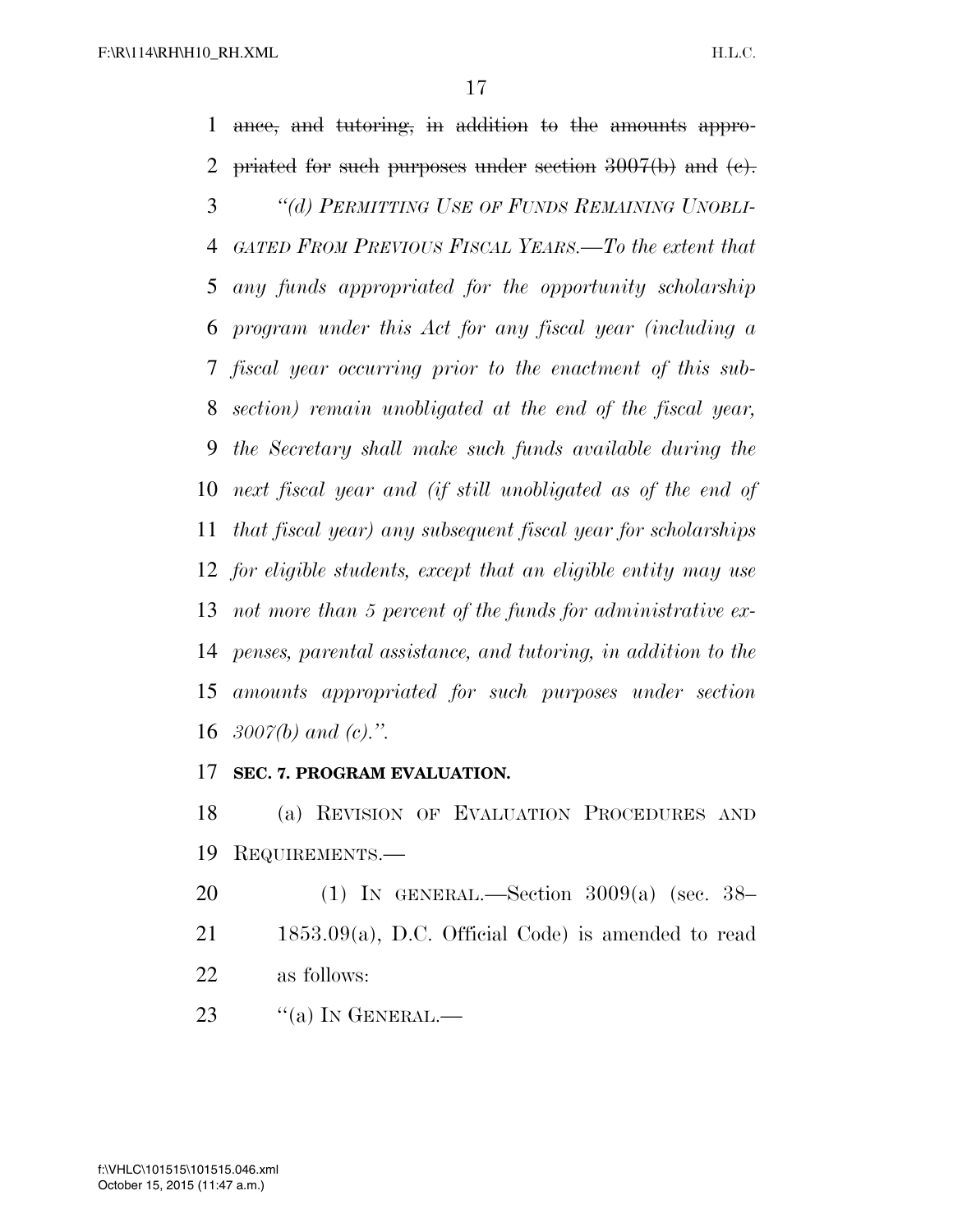| $\mathbf{1}$   | $``(1)$ DUTIES OF THE SECRETARY AND THE           |
|----------------|---------------------------------------------------|
| $\overline{2}$ | MAYOR.—The Secretary and the Mayor of the Dis-    |
| 3              | trict of Columbia shall—                          |
| $\overline{4}$ | "(A) jointly enter into an agreement with         |
| 5              | the Institute of Education Sciences of the De-    |
| 6              | partment of Education to evaluate annually the    |
| 7              | opportunity scholarship program under this        |
| 8              | Act;                                              |
| 9              | "(B) jointly enter into an agreement to           |
| 10             | monitor and evaluate the use of funds author-     |
| 11             | ized and appropriated for the District of Co-     |
| 12             | lumbia Public Schools and the District of Co-     |
| 13             | lumbia public charter schools under this Act;     |
| 14             | and                                               |
| 15             | $\lq\lq$ (C) make the evaluations described in    |
| 16             | subparagraphs $(A)$ and $(B)$ public in accord-   |
| 17             | ance with subsection (c).                         |
| 18             | "(2) DUTIES OF THE SECRETARY.—The Sec-            |
| 19             | retary, through a grant, contract, or cooperative |
| 20             | agreement, shall—                                 |
| 21             | $\lq\lq$ ensure that the evaluation under         |
| 22             | paragraph $(1)(A)$ —                              |
| 23             | "(i) is conducted using an acceptable             |
| 24             | quasi-experimental research design for de-        |
| 25             | termining the effectiveness of the oppor-         |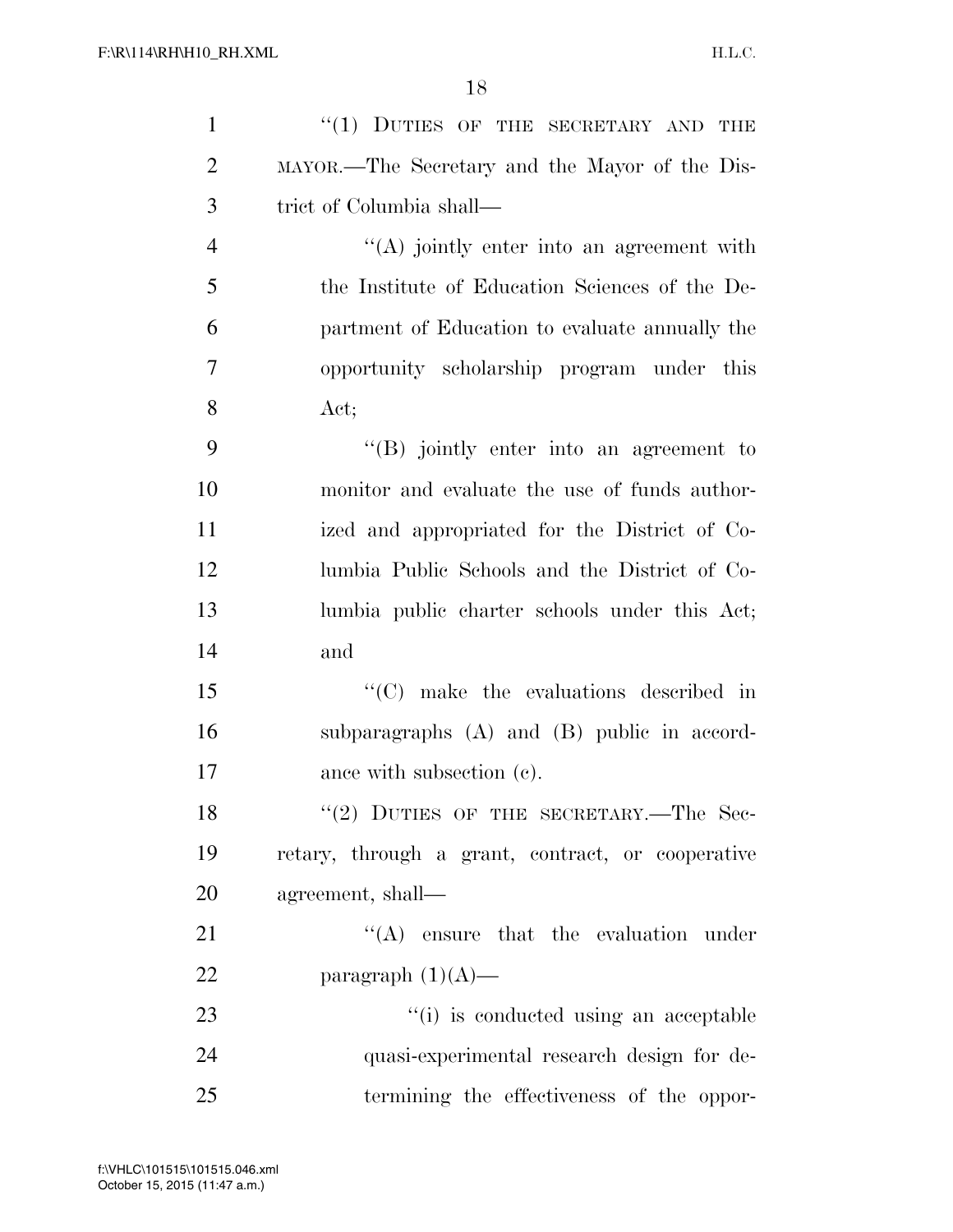| $\mathbf{1}$   | tunity scholarship program under this Act          |
|----------------|----------------------------------------------------|
| $\overline{2}$ | which does not use a control study group           |
| $\mathfrak{Z}$ | consisting of students who applied for but         |
| $\overline{4}$ | who did not receive opportunity scholar-           |
| 5              | ships; and                                         |
| 6              | "(ii) addresses the issues described in            |
| $\tau$         | paragraph $(4)$ ; and                              |
| 8              | $\lq\lq$ disseminate information on the im-        |
| 9              | pact of the program—                               |
| 10             | "(i) in increasing academic achieve-               |
| 11             | ment and educational attainment of par-            |
| 12             | ticipating eligible students; and                  |
| 13             | "(ii) on students and schools in the               |
| 14             | District of Columbia.                              |
| 15             | "(3) DUTIES OF THE INSTITUTE OF<br>EDU-            |
| 16             | CATION SCIENCES.—The Institute of Education        |
| 17             | Sciences of the Department of Education shall—     |
| 18             | "(A) assess participating eligible students        |
| 19             | in each of the grades 3 through 8, as well as      |
| 20             | one of the grades in the high school level, by su- |
| 21             | pervising the administration of the same read-     |
| 22             | ing and math assessment used by the District       |
| 23             | of Columbia Public Schools to comply with sec-     |
| 24             | tion 1111(b) of the Elementary and Secondary       |
| 25             | Education Act of 1965 (20 U.S.C. 6311(b));         |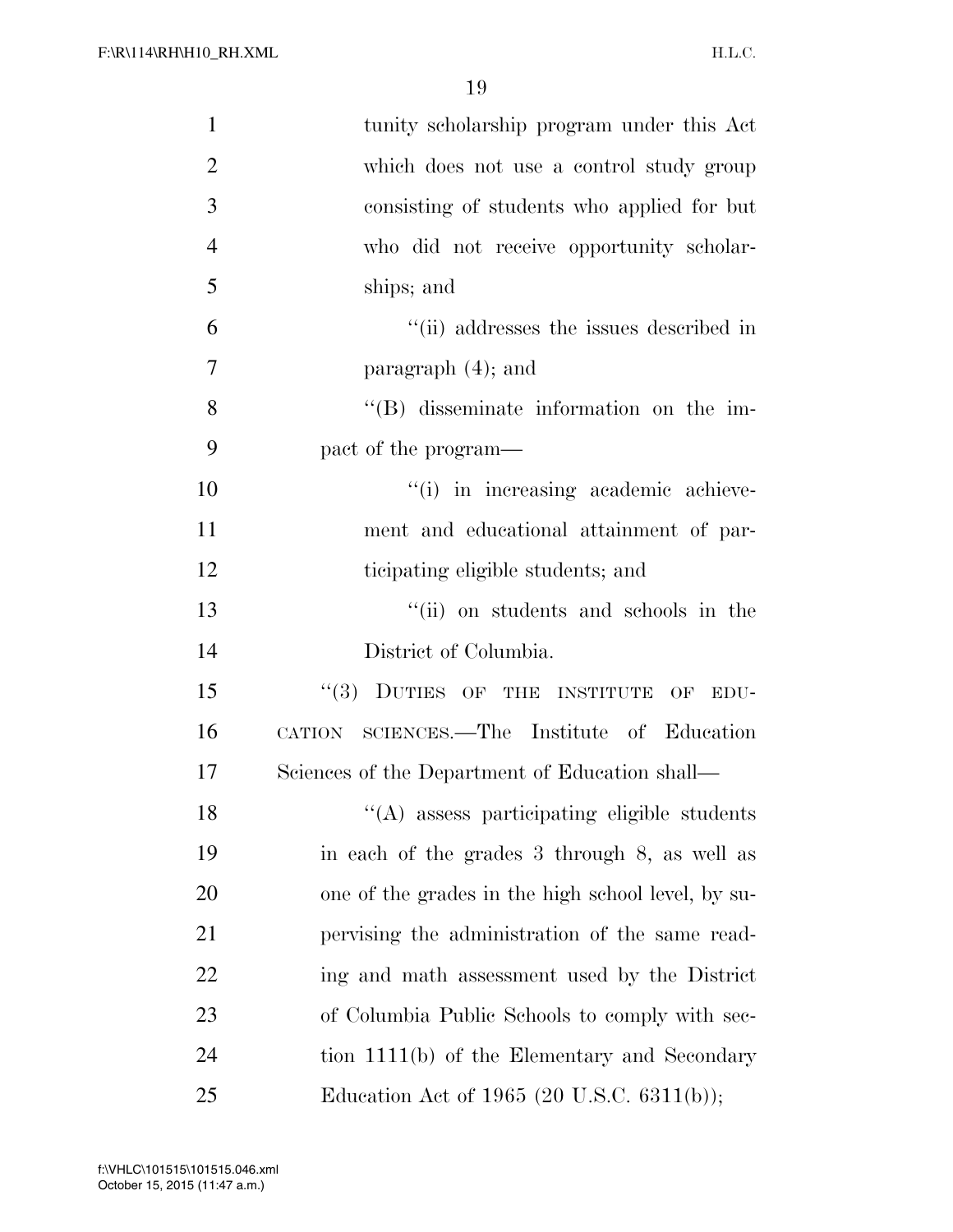| $\mathbf{1}$   | $\lq\lq$ measure the academic achievement of            |
|----------------|---------------------------------------------------------|
| $\overline{2}$ | all participating students in the grades de-            |
| 3              | scribed in subparagraph $(A)$ ; and                     |
| $\overline{4}$ | $\cdot\cdot$ (C) work with the eligible entities to en- |
| 5              | sure that the parents of each student who re-           |
| 6              | ceives a scholarship under this Act agree to per-       |
| 7              | mit the student to participate in the evaluations       |
| 8              | and assessments carried out by the Institute            |
| 9              | under this subsection.                                  |
| 10             | "(4) ISSUES TO BE EVALUATED.—The issues to              |
| 11             | be evaluated under paragraph $(1)(A)$ shall include     |
| 12             | the following:                                          |
| 13             | $\lq\lq$ A comparison of the academic                   |
| 14             | achievement of participating eligible students in       |
| 15             | the measurements described in paragraph (3) to          |
| 16             | academic achievement of a comparison<br>the             |
| 17             | group of students with similar backgrounds in           |
| 18             | the District of Columbia Public Schools.                |
| 19             | $\lq\lq$ (B) The success of the program under           |
| 20             | this Act in expanding choice options for parents        |
| 21             | of participating eligible students and increasing       |
| 22             | their satisfaction with their child's school the        |
| 23             | satisfaction of such parents and students with          |
| 24             | <i>their choice.</i>                                    |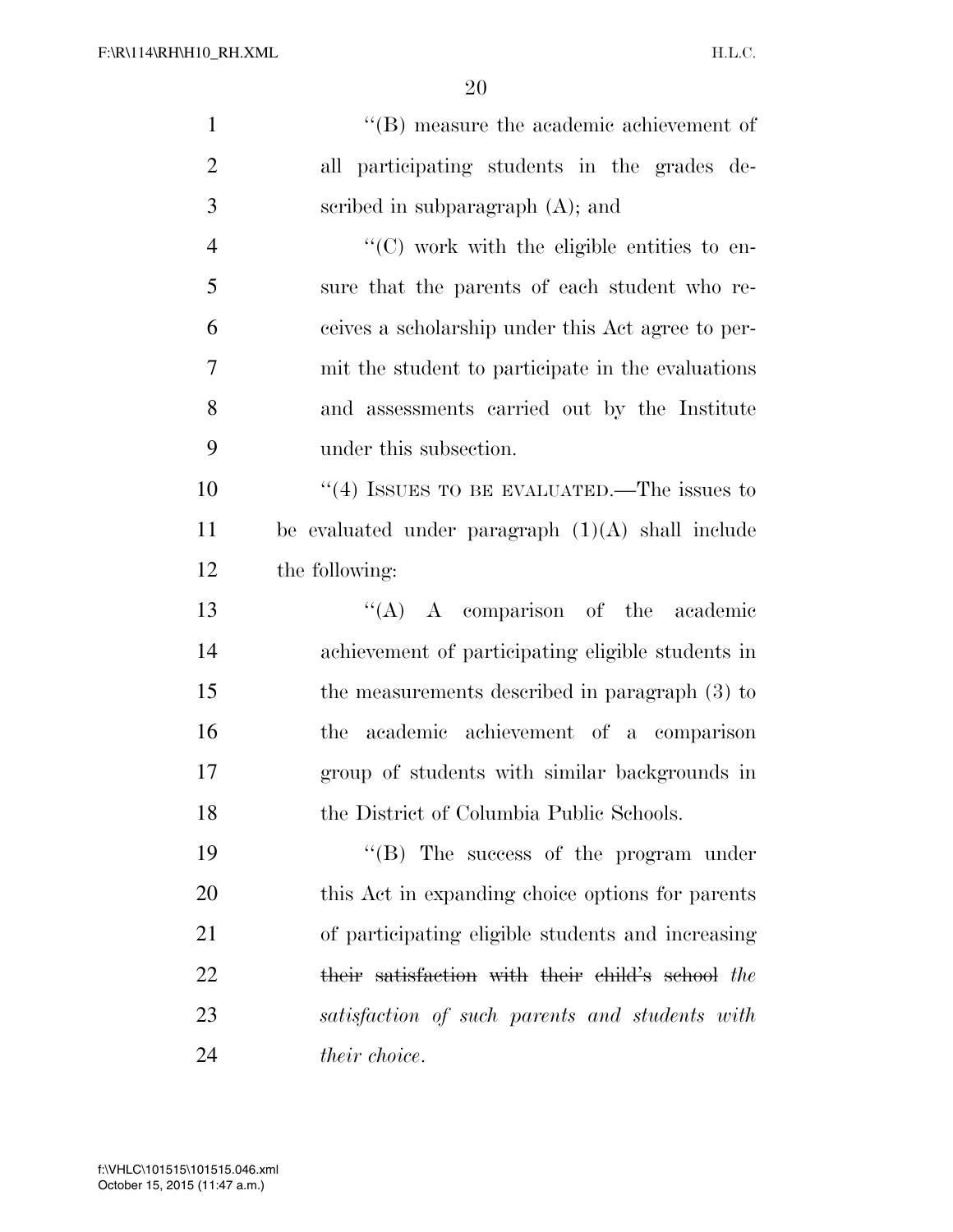$\lq(0)$  The reasons parents of participating eligible students choose for their children to participate in the program, including important characteristics for selecting schools.

5 "'(D) A comparison of the retention rates, high school graduation rates, college admission *college enrollment* rates, college persistence rates, and college graduation rates of partici- pating eligible students with the rates of stu- dents in the comparison group described in sub-paragraph (A).

 $"({\rm E})$  A comparison of the college admis- sion *college enrollment* rates, college persistence rates, and college graduation rates of students who participated in the program in 2004, 2005, 2011, 2012, 2013, 2014, and 2015 as the re- sult of winning the Opportunity Scholarship Program lottery with the rates of students who entered but did not win such lottery in those years and who, as a result, served as the con- trol group for previous evaluations of the pro-gram under this Act.

23 "'(F) A comparison of the safety of the schools attended by participating eligible stu-dents and the schools in the District of Colum-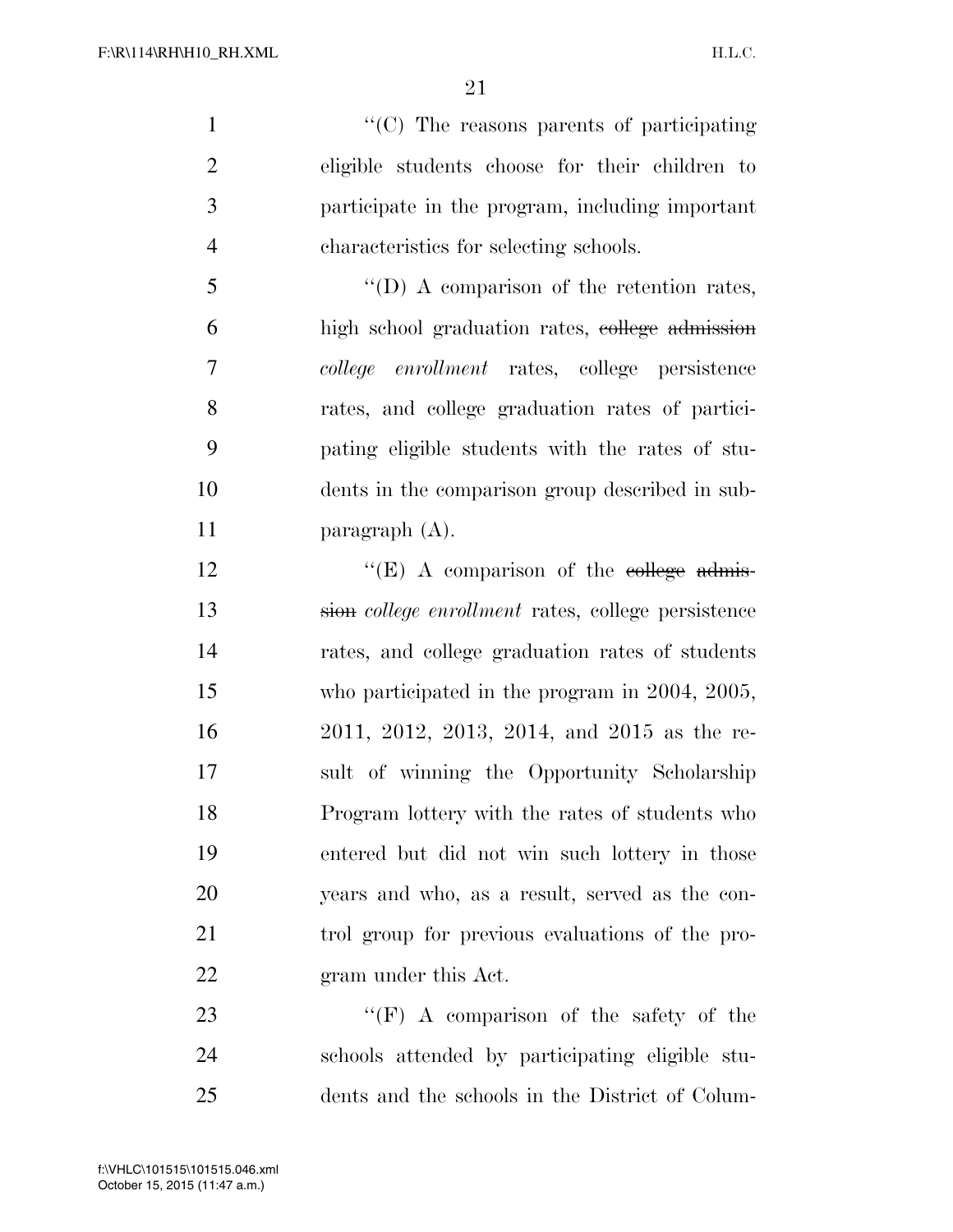| $\mathbf{1}$   | bia attended by students in the comparison         |
|----------------|----------------------------------------------------|
| $\overline{2}$ | group described in subparagraph (A), based on      |
| 3              | the perceptions of the students and parents.       |
| $\overline{4}$ | $\lq\lq(G)$ Such other issues with respect to par- |
| 5              | ticipating eligible students as the Secretary con- |
| 6              | siders appropriate for inclusion in the evalua-    |
| $\overline{7}$ | tion, such as the impact of the program on pub-    |
| 8              | lic elementary schools and secondary schools in    |
| 9              | the District of Columbia.                          |
| 10             | "(5) PROHIBITING DISCLOSURE OF PERSONAL            |
| 11             | INFORMATION.                                       |
| 12             | "(A) IN GENERAL.—Any disclosure of per-            |
| 13             | sonally identifiable information shall be in com-  |
| 14             | pliance with section 444 of the General Edu-       |
| 15             | cation Provisions Act (commonly known as the       |
| 16             | 'Family Educational Rights and Privacy Act of      |
| 17             | 1974') (20 U.S.C. 1232g).                          |
| 18             | "(B) STUDENTS NOT ATTENDING PUBLIC                 |
| 19             | SCHOOLS.—With respect to any student who is        |
| 20             | not attending a public elementary school or sec-   |
| 21             | ondary school, personally identifiable informa-    |
| 22             | tion may not be disclosed outside of the group     |
| 23             | of individuals carrying out the evaluation for     |
| 24             | such student, such student or the group of indi-   |
| 25             | viduals providing information for carrying out     |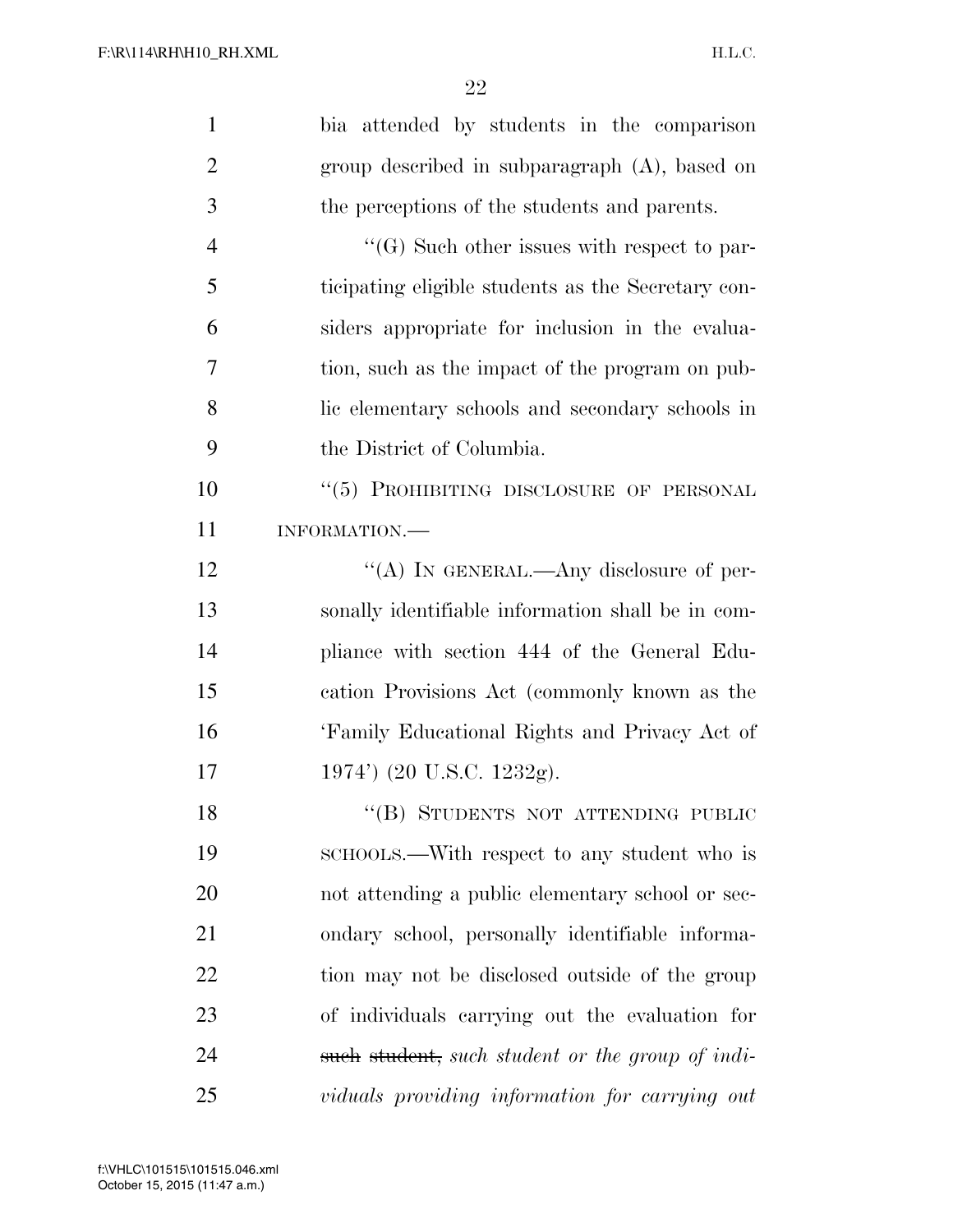*the evaluation of such student,* other than to the 2 parents of such student.".

 (2) TRANSITION FROM CURRENT EVALUA- TION.—The Secretary of Education shall terminate the current evaluations conducted under section 3009(a) of the Scholarships for Opportunity and Re- sults Act (sec. 38–1853.09, D.C. Official Code), as in effect prior to the date of enactment of this Act, after obtaining data for the 2015–2016 school year, and shall submit the reports required with respect to the evaluations in accordance with section 3009(b) of such Act. Effective with respect to the 2016–2017 school year, the Secretary shall conduct new evalua- tions in accordance with the provisions of section 3009(a) of such Act as amended by this Act.*, and as a component of the new evaluations, the Secretary shall continue to monitor and evaluate the students who were evaluated in the most recent evaluation under such section prior to the enactment of this Act, along with their corresponding test scores and other information.* 

 (b) DUTY OF MAYOR TO ENSURE INSTITUTE HAS ALL INFORMATION NECESSARY TO CARRY OUT EVALUA- TIONS.—Section 3011(a)(1) (sec. 38–1853.11(a)(1), D.C. Official Code) is amended to read as follows: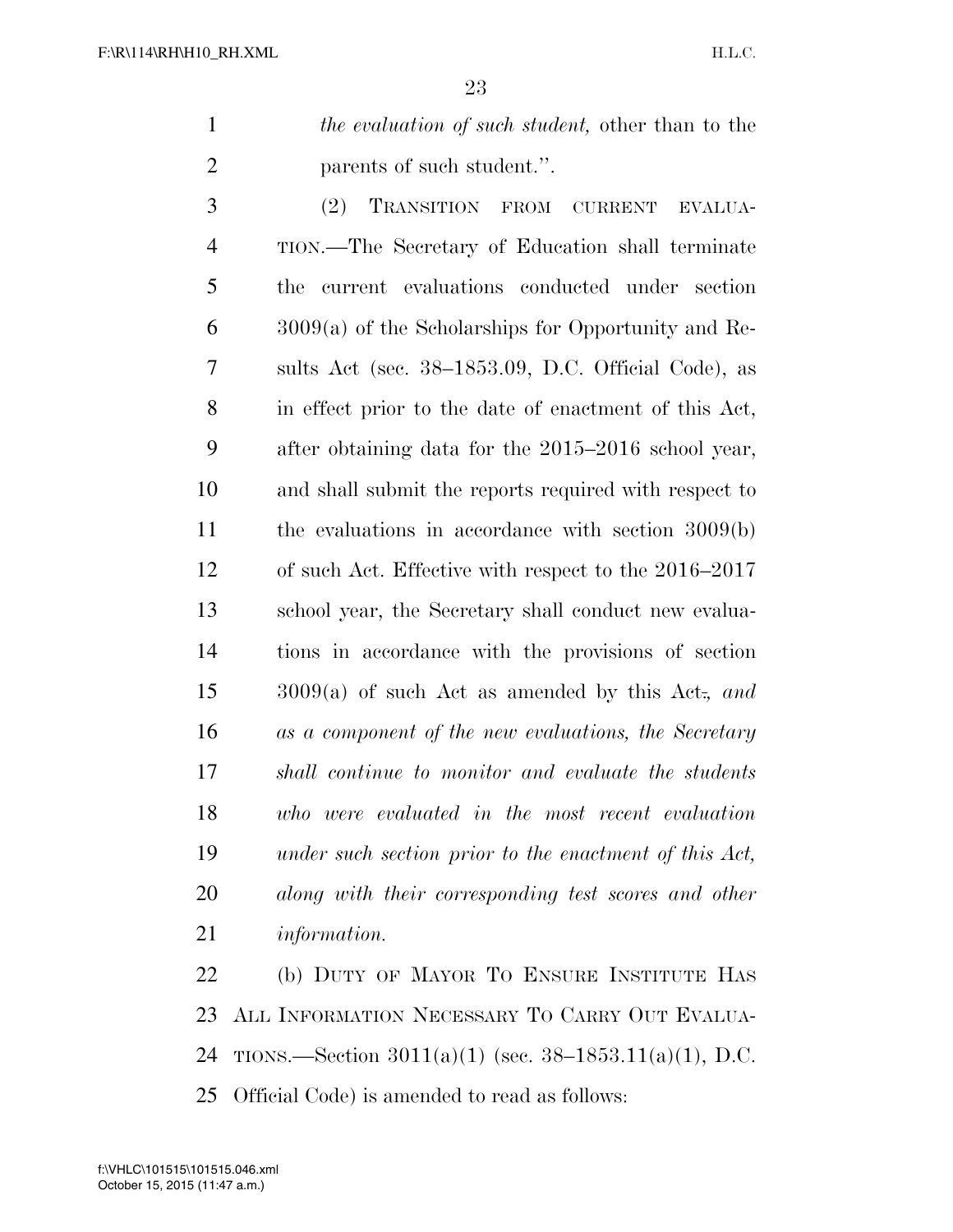| $\mathbf{1}$   | "(1) INFORMATION NECESSARY TO CARRY OUT                   |
|----------------|-----------------------------------------------------------|
| $\overline{2}$ | EVALUATIONS.—Ensure that all District of Colum-           |
| 3              | bia public schools and District of Columbia public        |
| $\overline{4}$ | charter schools make available to the Institute of        |
| 5              | Education Sciences of the Department of Education         |
| 6              | all of the information the Institute requires to carry    |
| 7              | out the assessments and perform the evaluations re-       |
| 8              | quired under section $3009(a)$ .".                        |
| 9              | SEC. 8. FUNDING FOR DISTRICT OF COLUMBIA PUBLIC           |
| 10             | SCHOOLS AND PUBLIC CHARTER SCHOOLS.                       |
| 11             | (a) MANDATORY WITHHOLDING OF FUNDS FOR                    |
| 12             | FAILURE TO COMPLY WITH CONDITIONS.-Section                |
| 13             | $3011(b)$ (sec. $38-1853.11(b)$ , D.C. Official Code) is  |
| 14             | amended to read as follows:                               |
| 15             | "(b) ENFORCEMENT.—If, after reasonable notice and         |
| 16             | an opportunity for a hearing, the Secretary determines    |
| 17             | that the Mayor has failed to comply with any of the re-   |
| 18             | quirements of subsection (a), the Secretary may withhold  |
| 19             | from the Mayor, in whole or in part—                      |
| 20             | $\lq(1)$ the funds otherwise authorized to be ap-         |
| 21             | propriated under section $3014(a)(2)$ , if the failure to |
| 22             | comply relates to the District of Columbia public         |
| 23             | schools;                                                  |
| 24             | $\lq(2)$ the funds otherwise authorized to be ap-         |
| 25             | propriated under section $3014(a)(3)$ , if the failure to |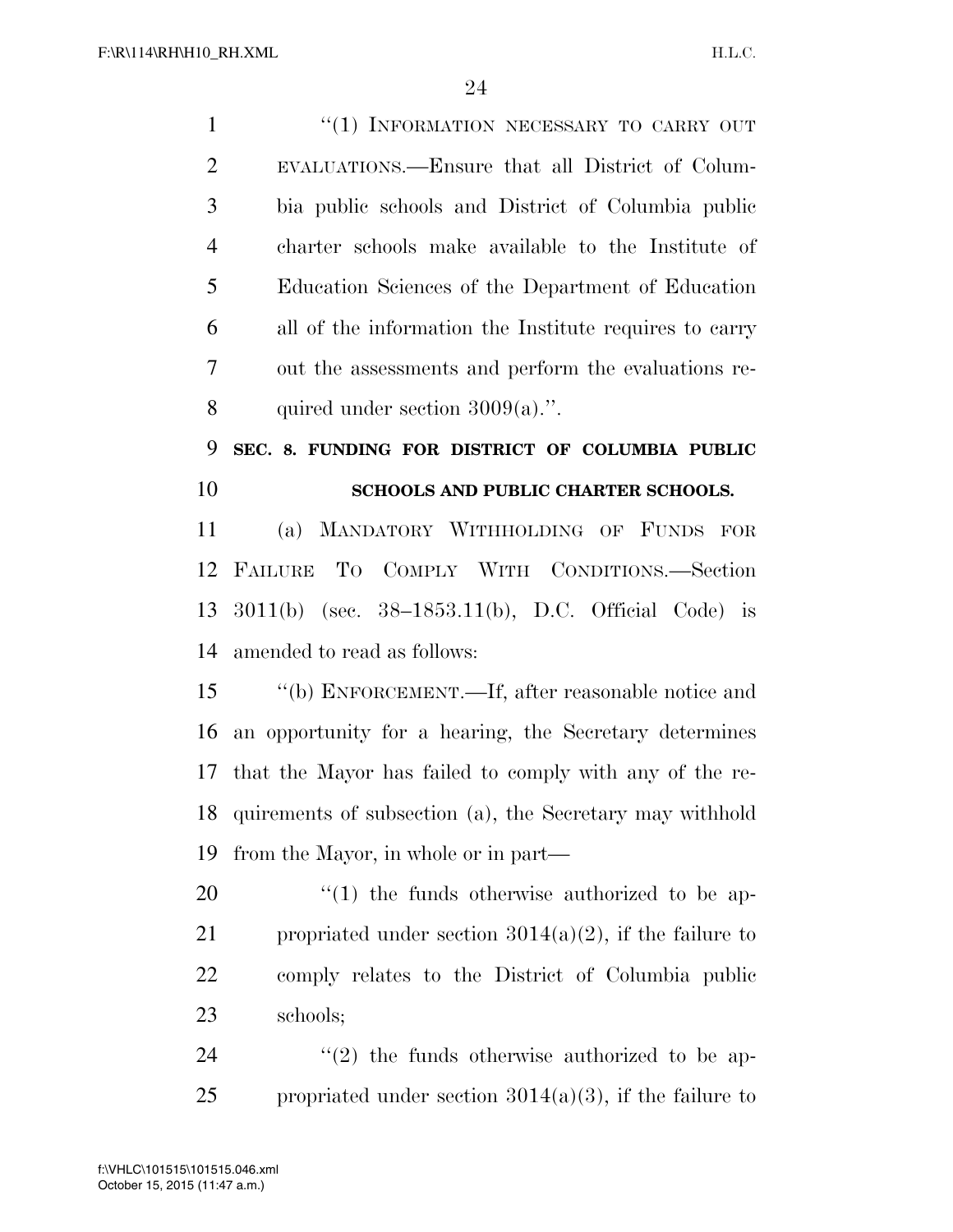| $\mathbf{1}$   | comply relates to the District of Columbia public             |
|----------------|---------------------------------------------------------------|
| $\overline{2}$ | charter schools; or                                           |
| 3              | $\cdot\cdot\cdot(3)$ the funds otherwise authorized to be ap- |
| $\overline{4}$ | propriated under both section $3014(a)(2)$ and sec-           |
| 5              | tion $3014(a)(3)$ , if the failure relates to both the        |
| 6              | District of Columbia public schools and the District          |
| 7              | of Columbia public charter schools.".                         |
| 8              | (b) RULES FOR USE OF FUNDS PROVIDED FOR SUP-                  |
| 9              | PORT OF PUBLIC CHARTER SCHOOLS.—Section 3011                  |
| 10             | (sec. $38-1853.11$ , D.C. Official Code) is amended—          |
| 11             | $(1)$ by redesignating subsection $(e)$ as sub-               |
| 12             | section (d); and                                              |
| 13             | $(2)$ by inserting after subsection (b) the fol-              |
| 14             | lowing new subsection:                                        |
| 15             | "(c) SPECIFIC RULES REGARDING FUNDS PROVIDED                  |
| 16             | FOR SUPPORT OF PUBLIC CHARTER SCHOOLS.—The fol-               |
| 17             | lowing rules shall apply with respect to the funds provided   |
|                | 18 under this Act for the support of District of Columbia     |
| 19             | public charter schools:                                       |
| 20             | $\lq(1)$ The Secretary may direct the funds pro-              |
| 21             | vided for any fiscal year, or any portion thereof, to         |
| 22             | the Office of the State Superintendent of Education           |
| 23             | of the District of Columbia (OSSE).                           |
| 24             | $\cdot\cdot$ (2) The OSSE may transfer the funds to sub-      |
| 25             | grantees who are specific District of Columbia public         |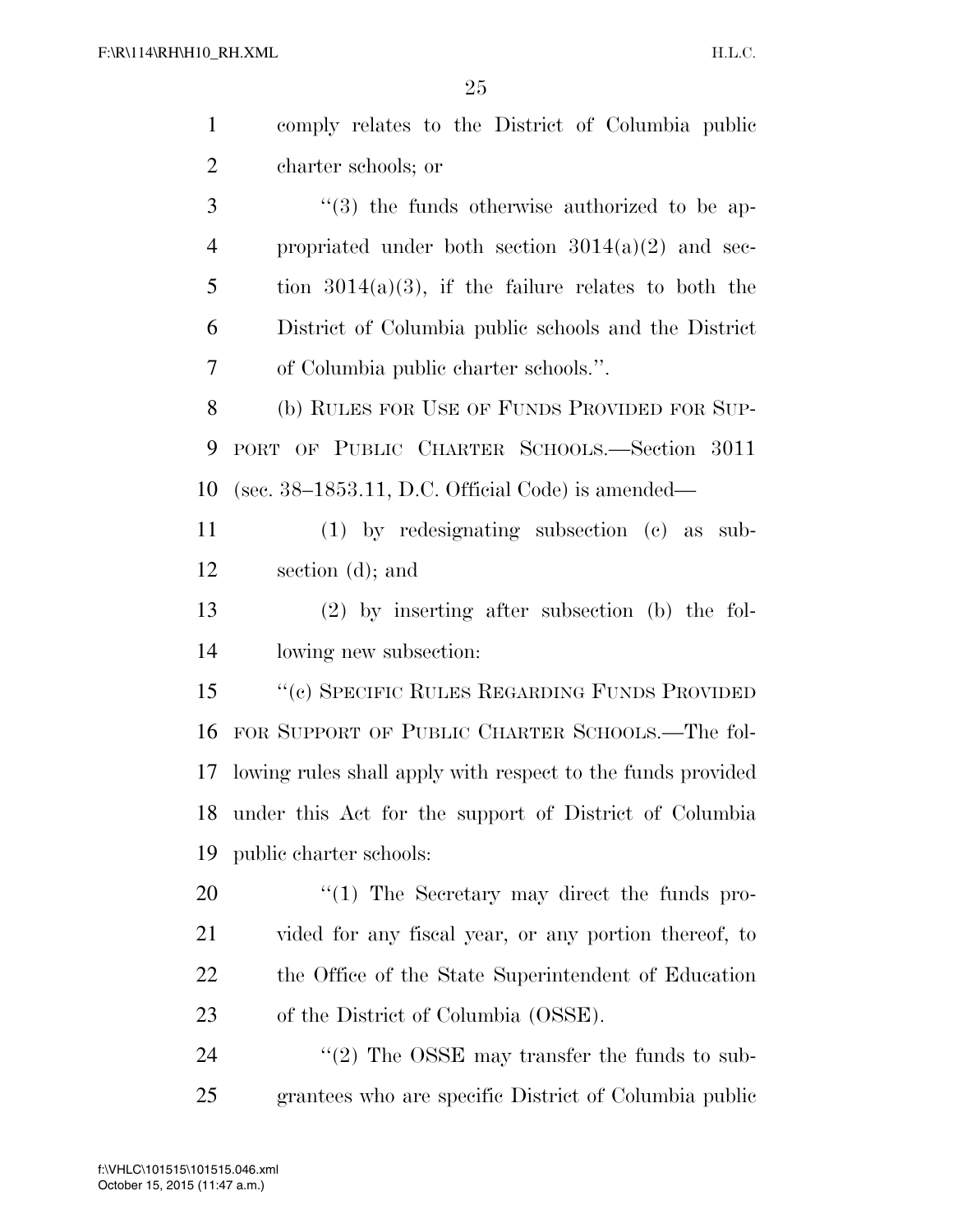charter schools or networks of such schools or who are District of Columbia-based non-profit organiza- tions with experience in successfully providing sup- port or assistance to District of Columbia public charter schools or networks of schools.

 "(3) The funds shall be available to any Dis- trict of Columbia public charter school in good standing with the District of Columbia Charter School Board (Board), and the OSSE and Board may not restrict the availability of the funds to cer- tain types of schools on the basis of the school's lo- cation, governing body, or any other characteristic.''. **SEC. 9. REVISION OF CURRENT MEMORANDUM OF UNDER-**

#### **STANDING.**

 The Secretary of Education and the Mayor of the District of Columbia shall revise the memorandum of un- derstanding which is in effect under section 3012(d) of the Scholarships for Opportunity and Results Act (sec. 38–1853.12(d), D.C. Official Code) as of the day before the date of the enactment of this Act to address the fol-lowing:

(1) The amendments made by this Act.

 (2) The need to ensure that participating schools under such Act meet fire code standards and maintain certificates of occupancy.